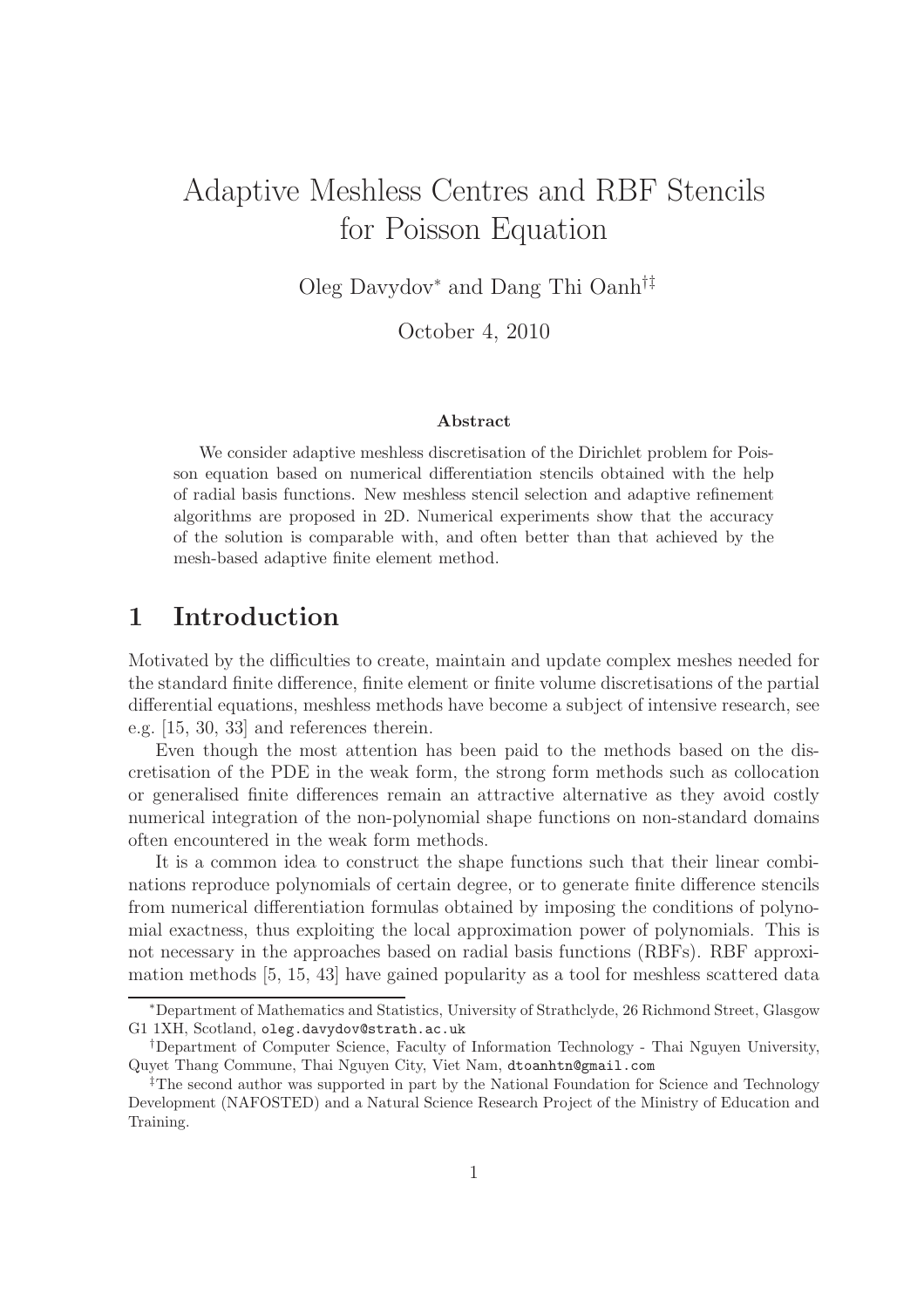modelling. Because theoretical error bounds predict the spectral convergence of RBF interpolants when the density of interpolation points increases indefinitely, the most popular applications of RBF to solving partial differential equations are via global collocation or pseudospectral methods that can achieve spectral convergence orders, see [15]. Local weak form methods relying on shape functions resulting from RBF interpolation have been proposed e.g. in [25, 26].

We are interested in adaptive discretisation techniques for the Poisson equation based on generalised finite difference stencils generated with the help of RBF interpolation studied recently in [21, 41, 42, 44, 4]. Note that the best known approach to the generation of finite difference stencils on irregular centres is the polynomial least squares method [19, 23, 38, 3]. This and related methods are often understood as local collocation. The local shape functions are not necessarily polynomials, they can be generated by moving least squares for example, but typically they are nevertheless guaranteed to reproduce polynomials of certain degree [24, 34, 20, 32, 35]. Local numerical differentiation with RBF rather than polynomials has been explored for solving certain time dependent PDEs in [18, 6].

Our interest to RBF numerical differentiation stencils stems from our experience with localised scattered data fitting methods, where RBF approximation has proved to be more robust on highly irregular data than local polynomial least squares [9, 10, 8]. Whereas the local polynomial approximations require careful adaptive degree selection because the minimum singular values of the least squares matrices directly influence the approximation error [7, 11], RBF approximations are usually satisfactory as soon as the local RBF centres are sufficiently uniformly distributed, see also [16].

In this paper we address two main problems which have not received much attention in the literature. The first problem is the selection of RBF stencil supports on adaptively distributed centres. Indeed, recall that in the weak form meshless methods the stencil supports (the sets of centres with nonzero entries of the stiffness matrix in a given row) are determined by the domains of influence of the centres. To obtain the entries themselves, integration over intersections of the domains of influence is needed, which requires accurate quadrature formulas and may be difficult if the domains of influence are complicated. In contrast to this, generalised finite difference methods allow a lot of flexibility in the choice of stencil supports. For the polynomial methods, sophisticated algorithms have been developed, see [38, 20, 35]. We are not aware, however, of any work in this direction for the RBF based generalised finite differences. In Section 5 we propose an algorithm (Algorithm 1) for the selection of stencil supports that works successfully in our numerical tests on adaptive centres in 2D, in particular on the centres generated by a finite element method. To ensure a fair comparison it is important that the matrices of the sparse linear systems that arise from both methods have a comparable number of nonzero entries. This requirement dictates, in particular, the shape and the size of the RBF stencils consisting of a central point and 6 or 5 nearby points.

The second problem is that of meshless adaptive refinement of the discretisation. Clearly, one of the key ingredients of a successful numerical method for PDEs is the availability of algorithms for (nearly) optimal spatial distribution of the degrees of freedom, which is solved by the mesh generation techniques in the mesh-based methods, and needs to be addressed without using meshes in the case of meshless methods. If the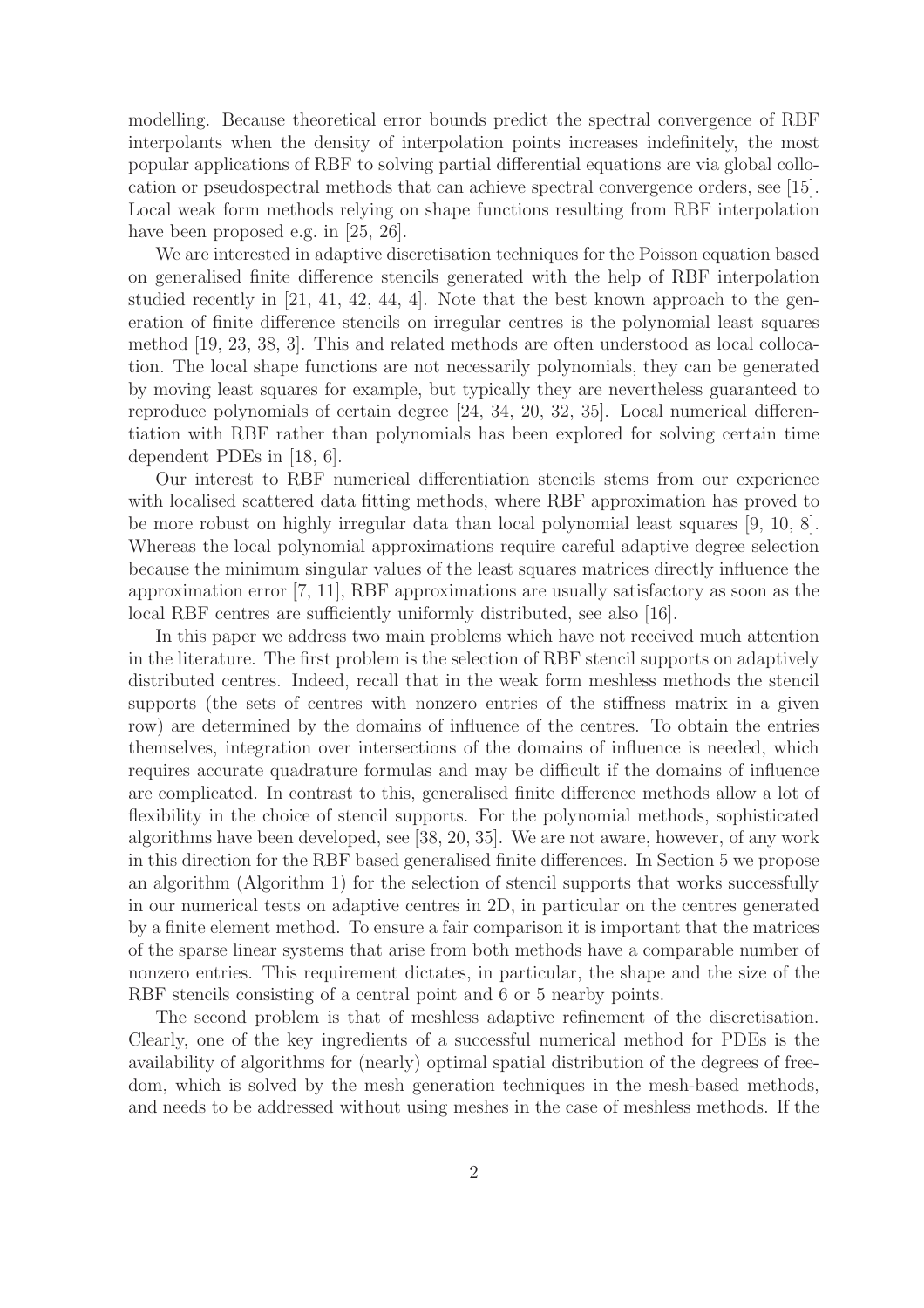locations of the singularities of the solution are known a priori, then meshless methods for the generation of well-distributed centres with respect to a given density distribution (see e.g. [22, 13, 28]) can be used. Otherwise, the ideas from the adaptive finite element method [2] can be adopted. Recall that the main ingredients of an adaptive method are an error indicator and a refinement algorithm. Adaptive methods have been intensively studied for the weak form meshless methods (see [14, 27, 36] and further references in [33, Section 2.10]), leading in particular to the error indicators based on a posteriori error estimates similar to those used in the highly successful adaptive finite element methods. Papers [3, 35] are devoted to the adaptive algorithms for the generalised finite differences and related polynomial-based methods. In Section 6 we present an algorithm (Algorithm 2) for adaptive meshless refinement of the set of centres which produces well distributed centres in our numerical tests and, together with Algorithm 1 leads to a purely meshless adaptive numerical method for the Poisson equation on domains in 2D that can compete with the adaptive finite element method, see the numerical experiments in Section 6.

The paper is organised as follows. In Section 2 we discuss a general form discretisation of the Dirichlet problem for the Poisson equation which covers finite differences, finite elements (when the use of numerical quadrature is taken into account) and the collocation type meshless methods. Section 3 describes the computation of stencil coefficients for three types of RBF stencils considered in this paper. In Section 4 we provide a numerical experiment where on a series of triangulations generated by an adaptive finite element algorithm, the standard FEM stencil coefficients are replaced by RBF coefficients. The performance of the RBF methods in this setting seems inferior. Sections 5 and 6 are devoted to our main topics, meshless stencil support selection and adaptive meshless refinement, respectively. Finally, Section 7 provides a brief conclusion and a discussion of future work.

### 2 Discretisation of Poisson equation

Consider the Dirichlet problem for the Poisson equation in a bounded domain  $\Omega \subset \mathbb{R}^d$ : given a function f defined on  $\Omega$ , and a function q defined on  $\partial\Omega$  find u such that

$$
\Delta u = f \quad \text{on } \Omega; \qquad u|_{\partial \Omega} = g. \tag{1}
$$

This problem can be discretised with the help of two finite sets  $\Xi$  (discretisation centres) and Θ (collocation centres), where  $\Xi$ , Θ  $\subset \overline{\Omega}$ , as follows. For each  $\zeta \in \Xi \setminus \partial \Xi$ , where  $\partial \Xi := \Xi \cap \partial \Omega$ , choose two sets of influence  $\Xi_{\zeta} \subset \Xi$  and  $\Theta_{\zeta} \subset \Theta$ , as well as the weights  $w_{\zeta,\xi} \in \mathbb{R}, \xi \in \Xi_{\zeta}$ , and  $\sigma_{\zeta,\theta} \in \mathbb{R}, \theta \in \Theta_{\zeta}$ . We assume that each  $\Xi_{\zeta}$  contains  $\zeta$ . The sets  $\Xi$ ,  $\Theta$ ,  $\Xi$ <sub> $\zeta$ </sub>,  $\Theta$ <sub> $\zeta$ </sub> are illustrated in Fig. 1. A discretisation of the Dirichlet problem (1) is given by the following linear system with respect to the vector  $\hat{u} = [\hat{u}_{\xi}]_{\xi \in \Xi}$ 

$$
\sum_{\xi \in \Xi_{\zeta}} w_{\zeta,\xi} \hat{u}_{\xi} = \sum_{\theta \in \Theta_{\zeta}} \sigma_{\zeta,\theta} f(\theta), \quad \zeta \in \Xi \setminus \partial \Xi; \qquad \hat{u}_{\xi} = g(\xi), \quad \xi \in \partial \Xi.
$$
 (2)

If (2) is nonsingular, then its solution  $\hat{u}$  can be compared with the vector  $u_{\Xi} = [u(\xi)]_{\xi \in \Xi}$ of the discretised exact solution of (1).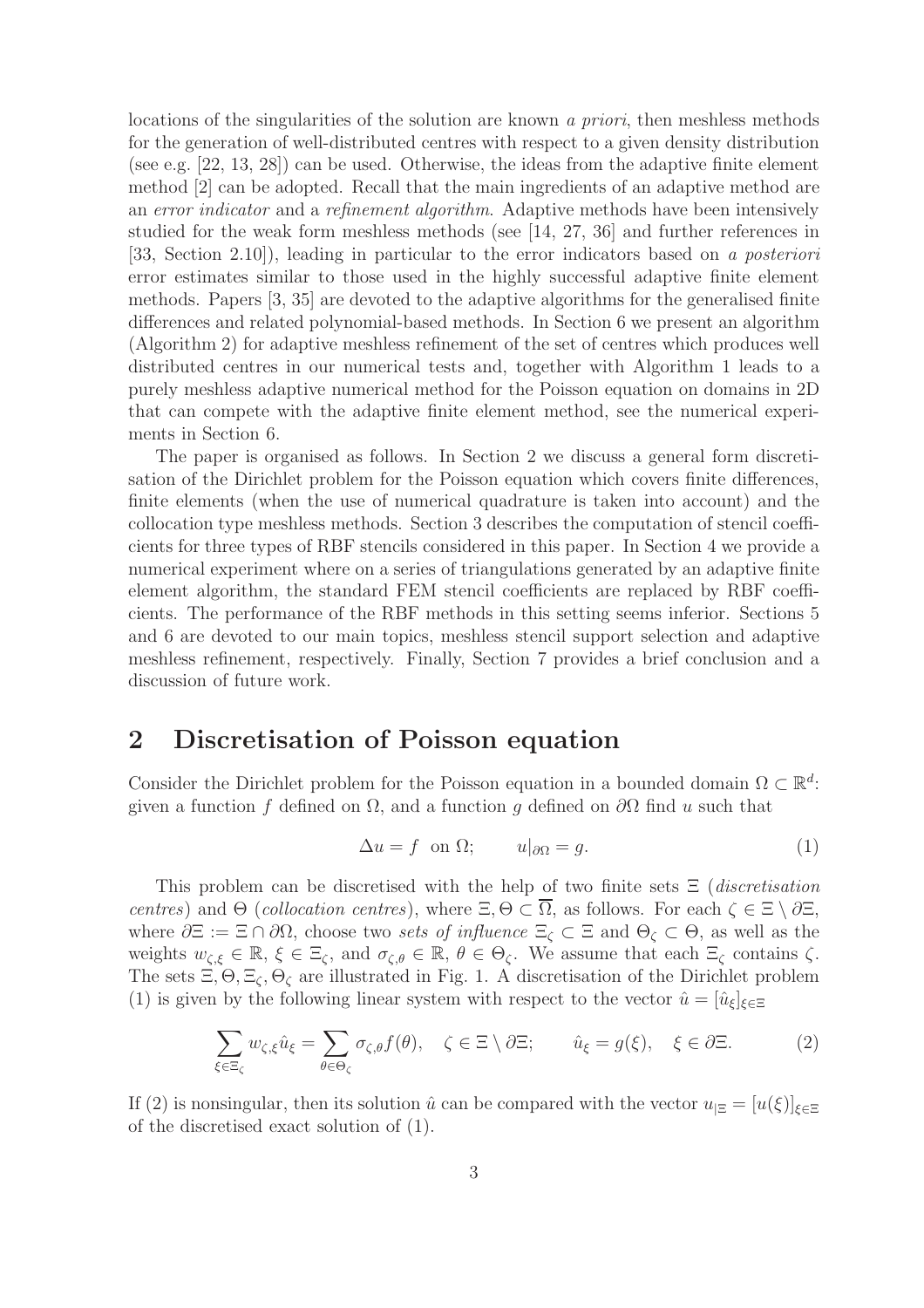

Figure 1: The left figure shows a domain  $\Omega$  together with a set  $\Xi$  of discretisation centres (circles) and a set  $\Theta$  of collocation centres (crosses). These sets may partly overlap, which leads to circles with crosses inside. For one collocation centre  $\zeta$ , the points in  $\Xi_c$  are connected to  $\zeta$  by solid lines, and the points in  $\Theta_c$  by dashed lines. In addition, the sets  $\Xi_{\zeta}$  and  $\Theta_{\zeta}$  are shown separately on the right.

Many existing numerical methods for Dirichlet problem rely on solving a linear system in the form (2). To define a particular method, one needs to describe 1) a centre *generation algorithm*, that is a method to generate  $\Xi$  and  $\Theta$ , and 2) a *stencil selection* algorithm, a method to choose subsets  $\Xi_{\zeta}$ ,  $\Theta_{\zeta}$  and coefficients  $[w_{\zeta,\xi}]_{\xi \in \Xi_{\zeta}}$ ,  $[\sigma_{\zeta,\theta}]_{\theta \in \Theta_{\zeta}}$  for each  $\zeta \in \Xi \setminus \partial \Xi$ . We will often refer to the set  $\Xi_{\zeta}$  as stencil support.

A standard finite difference method on a square domain  $\Omega \subset \mathbb{R}^2$  is obtained if the elements of  $\Xi$  and  $\Theta$  are taken to be the nodes of a uniform grid of size h, and the classical 5-point stencil is given by  $\Theta_{\zeta} = {\zeta}, \sigma_{\zeta,\zeta} = 1, \Xi_{\zeta} = {\zeta}, \zeta \pm (h, 0), \zeta \pm (0, h)$ ,  $w_{\zeta,\zeta} = -4/h^2$  and  $w_{\zeta,\xi} = 1/h^2$ ,  $\xi \in \Xi_{\zeta} \setminus {\zeta}$ , see Fig. 2. Further versions of the finite difference method derive the stencils from appropriate numerical differentiation formulas for the Laplace operator,

$$
\Delta u(\zeta) \approx \sum_{\xi \in \Xi_{\zeta}} w_{\zeta,\xi} u(\xi). \tag{3}
$$

The above 5-point stencil method is based on the formula

$$
\Delta u(\zeta) \approx \frac{1}{h^2} \Big( u(\zeta + (h, 0)) + u(\zeta - (h, 0)) + u(\zeta + (0, h)) + u(\zeta - (0, h)) - 4u(\zeta) \Big),
$$

which is exact for all bivariate cubic polynomials. Note that due to the grid structure of Ξ and  $\Theta$ , the finite difference stencils are usually shift invariant, that is  $\Xi_{\zeta} = \zeta + \Xi_0$ ,  $w_{\zeta,\xi} =$  $w_{0,\xi-\zeta}$ , for appropriate  $\Xi_0$  and  $(w_{0,\eta})_{\eta \in \Xi_0}$  independent of  $\zeta$ . This is computationally advantageous, but not applicable to scattered centres.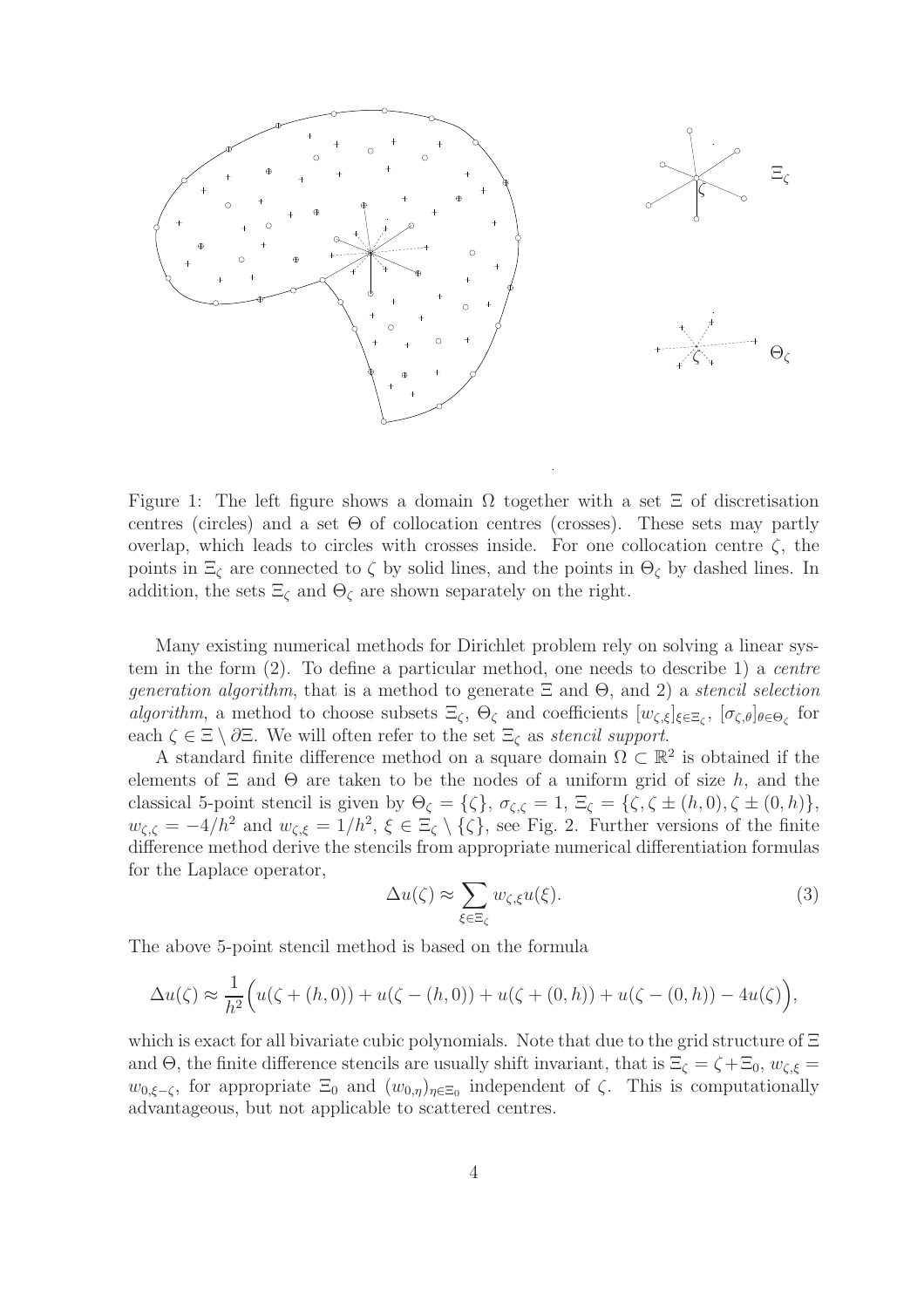

Figure 2: Discretisation and collocation centres and sets of influence for the 5-point stencil finite difference method. The sets  $\Xi$ ,  $\Theta$ , as well as  $\Xi$ <sub> $\zeta$ </sub>,  $\Theta$ <sub> $\zeta$ </sub> for a particular  $\zeta$  are shown in the same way as in Fig. 1.

The finite element method also leads to a system in the form (2) when the element load vectors are computed by a numerical quadrature. For example, it is easy to check that in the linear triangle finite element method with midpoint quadrature, the centres in  $\Xi$  are the vertices of a triangulation,  $\Theta$  consists of the barycentres of the triangles, and the sets of influence are selected as follows: For each  $\zeta \in \Xi \setminus \partial \Xi$ , the set  $\Theta_{\zeta}$  consists of the barycentres  $\theta$  of the triangles  $T_{\theta}$  attached to  $\zeta$ , and  $\Xi_{\zeta}$  is the set of all vertices of the triangles  $T_{\theta}$ ,  $\theta \in \Theta_{\zeta}$ , see Fig. 3. The coefficients are given by  $\sigma_{\zeta,\theta} := \text{area}(T_{\theta})/3$ ,  $w_{\zeta,\xi} := -\int_{\Omega} \nabla \phi_{\xi} \nabla \phi_{\zeta}, \xi \in \Xi_{\zeta}$ , where  $\phi_{\xi}$  denotes the hat function centred at  $\xi$ .

Recall that the role of a mesh in a mesh-based method is three-fold: It discretises the domain  $\Omega$ , provides the neighbouring information needed to determine the stencil supports  $\Xi_{\zeta}$ , and it helps to extend the solution  $\hat{u}$  from the discrete set of nodes  $\Xi$  to any points in the domain. In a meshless method one has to provide meshless algorithms for all these goals. See [17] for a discussion of various aspects of giving up a mesh in meshless methods. We will not address here the extension of  $\hat{u}$ , which is a scattered data fitting problem. The problem of stencil support selection will be considered in Sections 4 and 5, and the problem of domain discretisation in an adaptive manner will be addressed in Section 6. Before that, we describe in the next section three methods of computing stencil coefficients using RBF interpolation.

# 3 Stencil coefficients from RBF interpolation

Assuming  $\Xi_{\zeta}$  and  $\Theta_{\zeta}$  have been chosen, radial basis function interpolation methods can be used to generate the stencil coefficients  $\sigma_{\zeta,\theta}$  and  $w_{\zeta,\xi}$  as the weights of a numerical differentiation formula

$$
\sum_{\theta \in \Theta_{\zeta}} \sigma_{\zeta,\theta} \Delta u(\theta) \approx \sum_{\xi \in \Xi_{\zeta}} w_{\zeta,\xi} u(\xi). \tag{4}
$$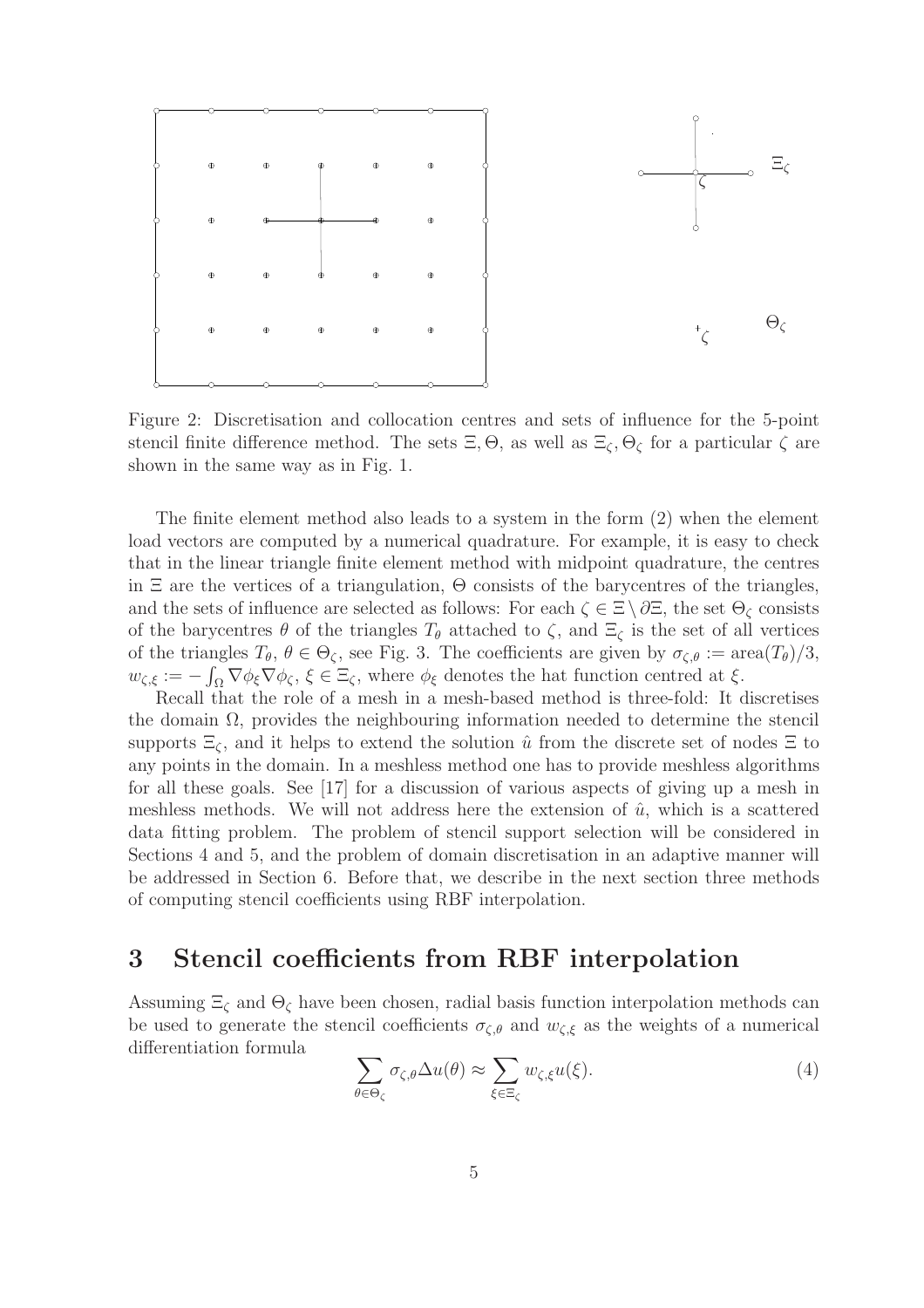

Figure 3: Discretisation and collocation centres and sets of influence for the linear triangle finite element method with midpoint quadrature. The dotted lines indicate the underlying triangulation.

In this section we discuss three methods for determining stencil coefficients, called *single* point RBF stencil, multipoint RBF stencil and Hermite RBF stencil. In each case we assume that  $\Xi$  and  $\Xi_\zeta$ ,  $\zeta \in \Xi \setminus \partial \Xi$ , are known and describe how  $\Theta_\zeta$  and the weights  $\sigma_{\zeta,\theta}$ and  $w_{\zeta,\xi}$  are computed. Then  $\Theta$  is defined by  $\Theta := \bigcup_{\zeta \in \Xi \setminus \partial \Xi} \Theta_{\zeta}.$ 

For each of the RBF stencil methods, a discretisation of the Dirichlet problem as described in Section 2 will be complete as soon as two algorithms are provided: (a) an algorithm to generate the set  $\Xi$  of discretisation centres, and (b) an algorithm to select the local sets  $\Xi_{\zeta} \subset \Xi$  for each interior centre  $\zeta \in \Xi \setminus \partial \Xi$ . These algorithms will be addressed in Sections 4–6.

### 3.1 Stencils from ordinary RBF interpolation

Let the function  $\phi : \mathbb{R}_+ \to \mathbb{R}$  be positive definite or conditionally positive definite function of order 1. Given any set  $X = \{x_1, \ldots, x_n\} \subset \mathbb{R}^d$  and a function  $u : \mathbb{R}^d \to \mathbb{R}$ , the *RBF interpolant s* is sought in the form

$$
s(x) = \sum_{j=1}^{n} a_j \Phi(x - x_j) + c, \qquad \Phi(x) := \phi(||x||)
$$
 (5)

$$
s(x_i) = u(x_i), \qquad i = 1, \ldots, n,
$$
\n
$$
(6)
$$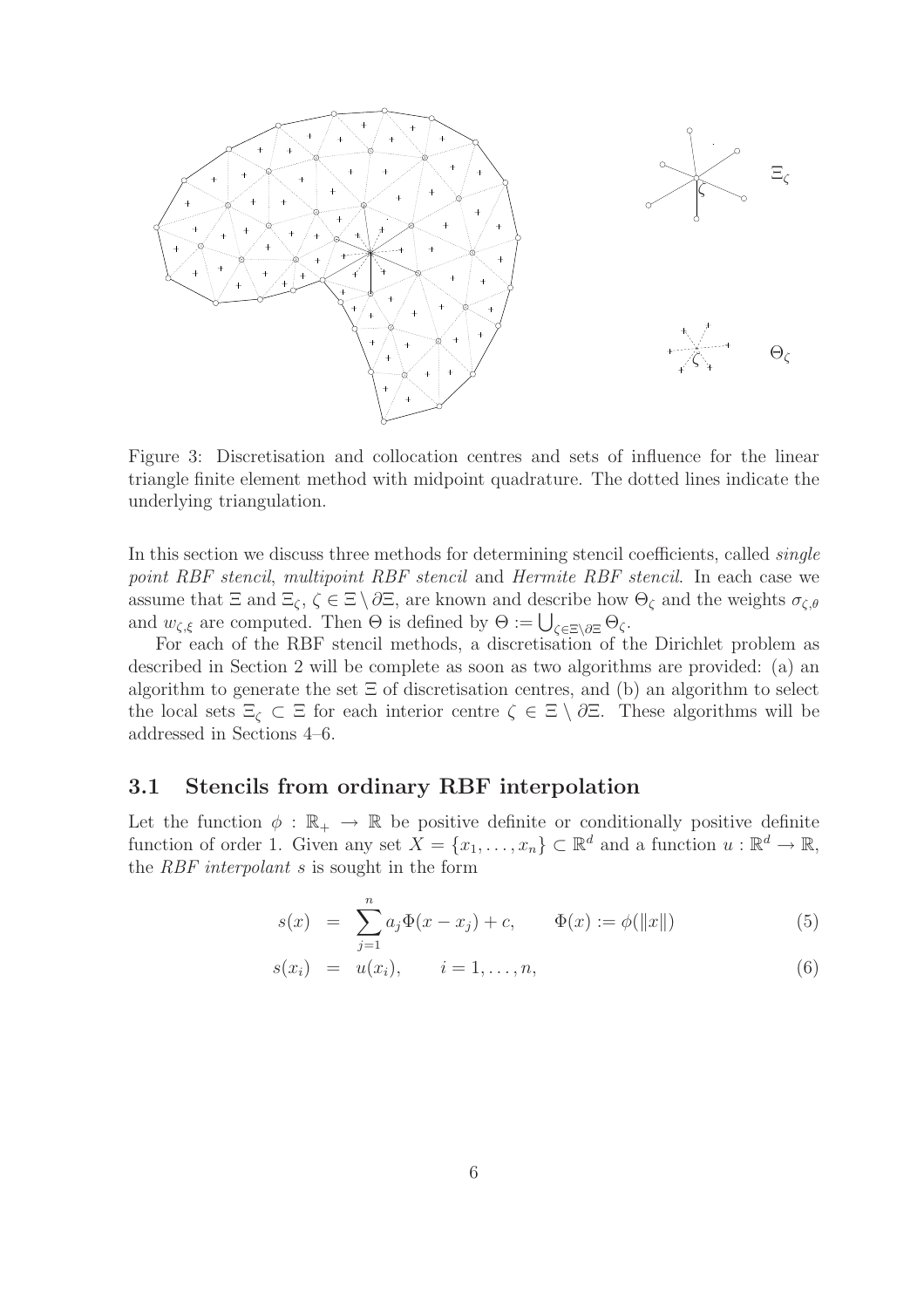where c is a constant. Then the coefficients  $a_j$  and c are uniquely determined by the following conditions [43]

$$
\sum_{j=1}^{n} a_j \Phi(x_i - x_j) + c = u(x_i), \qquad i = 1, ..., n,
$$

$$
\sum_{j=1}^{n} a_j = 0,
$$

which can be written in matrix form as the linear equation

$$
\left[\begin{array}{cc} \Phi_X & \mathbf{1} \\ \mathbf{1}^T & 0 \end{array}\right] \left[\begin{array}{c} a \\ c \end{array}\right] = \left[\begin{array}{c} u_{|X} \\ 0 \end{array}\right], \qquad \Phi_X := \left[\Phi(x_i - x_j)\right]_{i,j=1}^n, \quad \mathbf{1} := \left[1 \cdots 1\right]^T,
$$

with a symmetric positive definite matrix  $\Phi_X$ .

Note that both c and the side condition  $\sum_{j=1}^{n} a_j = 0$  can be removed in the above if  $\phi$  is positive definite (and for certain conditionally positive definite functions like m  $\psi$  is positive definite (and for estimal conditionary positive definite ranceres line leading to more complicated side conditions and certain restrictions on the location of points  $x_j$ . In the case of a higher degree polynomial, conditionally positive definite functions of higher orders can be used, for example the thin plate spline  $\phi(r) = r^2 \log r$ which is a conditionally positive definite function of order 2 and hence requires at least a linear polynomial term.

In this paper we only consider the RBF interpolant with a constant term, which is indeed a popular choice in particular because it does not introduce any restrictions on X and the interpolant reproduces constants exactly. Several functions  $\phi$  that are suitable for this setting are known explicitly [43], but we restrict our attention to following three positive definite basis functions that have shown a good performance in our numerical tests:

Gaussian (G) 
$$
\phi_g(r) = e^{-r^2}
$$
  
inverse multiquadric (IMQ)  $\phi_{\text{imq}}(r) = 1/\sqrt{1+r^2}$   
Wendland's C<sup>6</sup> function (W33)  $\phi_{\text{w33}}(r) = (1-r)_+^8 (32r^3 + 25r^2 + 8r + 1)$ 

As a function  $\phi(r)$  remains positive definite when r is scaled, a scaling parameter  $\delta > 0$ is introduced, and the radial basis function  $\phi$  in (5) takes the form  $\phi(r) = \phi_{g}(r/\delta)$ ,  $\phi(r) = \phi_{\text{img}}(r/\delta)$  or  $\phi(r) = \phi_{\text{w33}}(r/\delta)$ . Note that the above mentioned multiquadric  $\phi(r) = \sqrt{1 + r^2}$ , being one of the most popular RBFs, has performed in our tests very similar to the inverse multiquadric, but the latter was slightly superior and therefore we have chosen it for the presentation in the paper.

RBF interpolant  $s(x)$  provides a good approximation of  $u(x)$  if the function u is sufficiently smooth and the set of points  $x_1, \ldots, x_n \in \mathbb{R}^d$  is sufficiently dense in a neighbourhood of  $x$  [43]. Moreover, the derivatives of s are good approximations of the derivatives of u if  $\phi$  is sufficiently smooth. Therefore an approximation of  $Du(x)$ , where D is a linear differential operator annihilating constants, may be considered in the form

$$
Du(x) \approx Ds(x) = \sum_{j=1}^{n} a_j D\Phi(x - x_j) = \sum_{i=1}^{n} w_i u(x_i),
$$
 (7)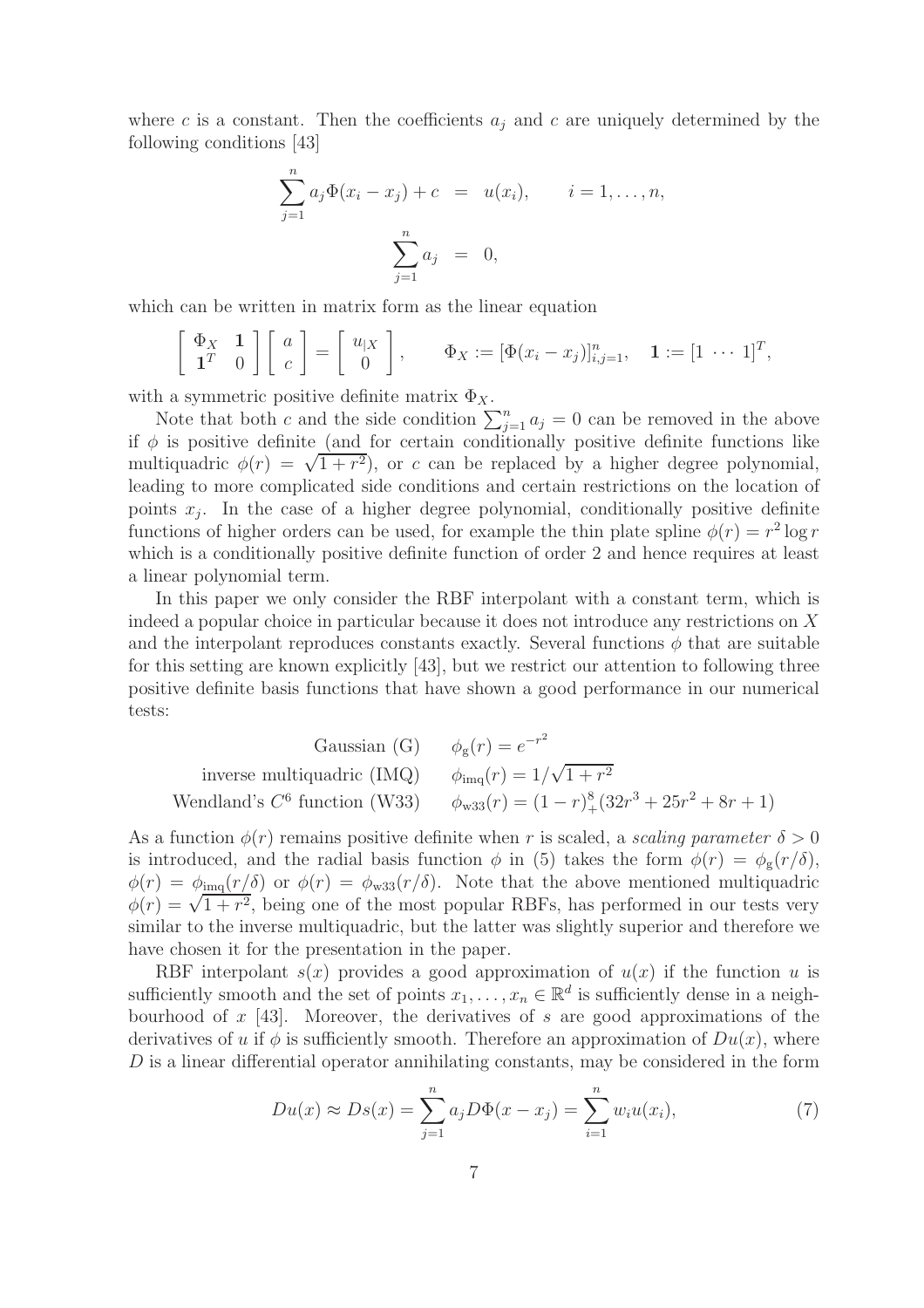where the weights  $w_i$  (depending on x) exist because the coefficients  $a_j$  of the interpolation function s defined by  $(5)-(6)$  depend linearly on the data  $u(x_i)$ ,  $i=1,\ldots,n$ . These weights can be found by solving the symmetric positive definite linear system

$$
\sum_{j=1}^{n} w_j \Phi(x_i - x_j) + v = D\Phi(x - x_i), \qquad i = 1, ..., n,
$$
  

$$
\sum_{j=1}^{n} w_j = 0,
$$

or in matrix form,

$$
\left[\begin{array}{cc} \Phi_X & \mathbf{1} \\ \mathbf{1}^T & 0 \end{array}\right] \left[\begin{array}{c} w \\ v \end{array}\right] = \left[\begin{array}{c} D\Phi(x-\cdot)_{|X} \\ 0 \end{array}\right].\tag{8}
$$

Note that this is equivalent to solving the RBF interpolation problem  $(5)-(6)$  with the data given by  $D\Phi(x-x_i)$ ,  $i=1,\ldots,n$ . Indeed, if the weight vector w satisfies (8), then

$$
\sum_{j=1}^{n} a_j D\Phi(x - x_j) = \begin{bmatrix} a \\ c \end{bmatrix}^T \begin{bmatrix} D\Phi(x - \cdot) | x \\ 0 \end{bmatrix} = \begin{bmatrix} a \\ c \end{bmatrix}^T \begin{bmatrix} \Phi_X & \mathbf{1} \\ \mathbf{1}^T & 0 \end{bmatrix} \begin{bmatrix} w \\ v \end{bmatrix}
$$

$$
= \begin{bmatrix} u_{|X} \\ 0 \end{bmatrix}^T \begin{bmatrix} w \\ v \end{bmatrix} = \sum_{i=1}^{n} w_i u(x_i).
$$

We now make use of the weights (8) to define two types of RBF stencils for the discretisation of the Dirichlet problem (1) in the form (2).

Single point RBF stencil. Similar to the finite difference stencils, a numerical differentiation formula for the value of the Laplacian of u at a single point  $\zeta$  is used, and hence  $\Theta_{\zeta} = {\zeta}, \sigma_{\zeta,\zeta} = 1$  in (2). Therefore  $\Theta = \bigcup_{\zeta \in \Xi \setminus \partial \Xi} \Theta_{\zeta} = \Xi \setminus \partial \Xi$ . The sets of influence are illustrated in Fig. 4. Given a local set  $\Xi_{\zeta}$  of discretisation centres, the weight vector  $w = [w_{\zeta,\xi}]_{\xi \in \Xi_{\zeta}}$  in (2) is computed from the linear system

$$
\sum_{\xi \in \Xi_{\zeta}} w_{\zeta,\xi} \Phi(\eta - \xi) + v = \Delta \Phi(\zeta - \eta), \qquad \eta \in \Xi_{\zeta},
$$

$$
\sum_{\xi \in \Xi_{\zeta}} w_{\zeta,\xi} = 0,
$$

written in matrix form as

$$
\left[\begin{array}{cc} \Phi_{\Xi_{\zeta}} & 1 \\ \mathbf{1}^T & 0 \end{array}\right] \left[\begin{array}{c} w \\ v \end{array}\right] = \left[\begin{array}{c} \Delta \Phi(\zeta - \cdot)_{|\Xi_{\zeta}} \\ 0 \end{array}\right]. \tag{9}
$$

Multipoint RBF stencil. Motivated by the stencils resulting from the finite element discretisation (see Section 2), we also consider a method of discretisation of the Dirichlet problem based on numerical differentiation of a linear combination of Laplacians

$$
Du = \sum_{\theta \in \Theta_{\zeta}} \sigma_{\zeta,\theta} \Delta u(\cdot - \zeta + \theta).
$$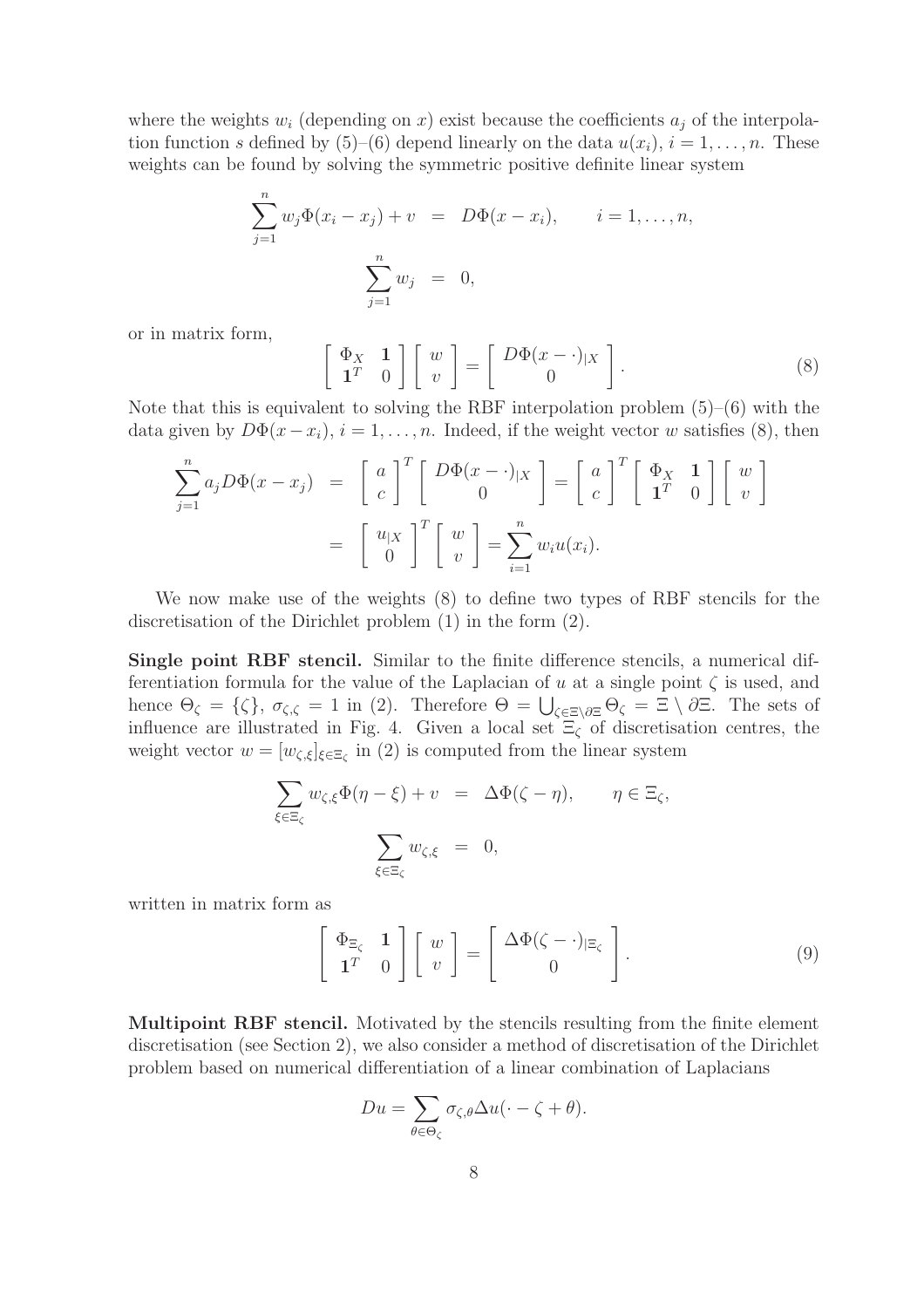

Figure 4: Discretisation and collocation centres and sets of influence for the single point RBF method.

Then  $Du(\zeta) = \sum_{\theta \in \Theta_{\zeta}} \sigma_{\zeta,\theta} \Delta u(\theta)$ , and the numerical differentiation formula (7),

$$
Du(\zeta) \approx \sum_{\xi \in \Xi_{\zeta}} w_{\zeta,\xi} u(\xi),
$$

has the form (4) and leads to (2) with the weight vector  $w = [w_{\zeta,\xi}]_{\xi \in \Xi_{\zeta}}$  computed from

$$
\left[\begin{array}{cc} \Phi_{\Xi_{\zeta}} & 1 \\ \mathbf{1}^T & 0 \end{array}\right] \left[\begin{array}{c} w \\ v \end{array}\right] = \left[\begin{array}{c} \sum_{\theta \in \Theta_{\zeta}} \sigma_{\zeta, \theta} \Delta \Phi(\theta - \cdot)_{|\Xi_{\zeta}} \\ 0 \end{array}\right]. \tag{10}
$$

Although various choices for  $\Theta_{\zeta}$  and  $\sigma_{\zeta,\theta}$  are possible, in this paper we take  $\sigma_{\zeta,\theta} = 1$  for all  $\theta \in \Theta_{\zeta}$ , and apply the following algorithm to determine  $\Theta_{\zeta}$ : Given a set  $\Xi_{\zeta} = {\zeta = \mathbb{R} \cdot \mathbb{R} \cdot \mathbb{R} \cdot \mathbb{R} \cdot \mathbb{R} \cdot \mathbb{R} \cdot \mathbb{R} \cdot \mathbb{R} \cdot \mathbb{R} \cdot \mathbb{R} \cdot \mathbb{R} \cdot \mathbb{R} \cdot \mathbb{R} \cdot \mathbb{R} \cdot \mathbb{R} \$  $\xi_1, \xi_2, \ldots, \xi_n\} \subset \mathbb{R}^2$  such that  $\zeta$  lies in the convex hull  $\Omega_{\zeta}$  of  $\{\xi_2, \ldots, \xi_n\}$  and all rays  $\zeta \xi_i$ ,  $i = 2, \ldots, n$  are different, split  $\Omega_{\zeta}$  into  $n - 1$  triangles  $T_1, \ldots, T_{n-1}$  with vertices in  $\Xi_{\zeta}$ sharing a common vertex  $\zeta$ , and define  $\Theta_{\zeta} = \{\theta_1, \ldots, \theta_{n-1}\}\$  to be the set of barycentres of  $T_1, \ldots, T_{n-1}$ . For a set  $\Xi_\zeta \subset \mathbb{R}^3$  a similar splitting into tetrahedra can be used, where the tetrahedra are determined by the triangles of a Delaunay triangulation on the unit sphere centred at  $\zeta$  of the intersection points of the rays  $\zeta \xi_i$ ,  $i = 2, \ldots, n$  with this sphere. Similar to the finite element method with midpoint quadrature, the resulting set of collocation centres  $\Theta = \bigcup_{\zeta \in \Xi \setminus \partial \Xi} \Theta_{\zeta}$  is different from  $\Xi$ , see Fig. 5.

Note that the above  $\Theta_{\zeta}$  might look unusual from the point of view of numerical differentiation because  $\Theta_{\zeta}$  does not contain  $\zeta$ . Moreover, it mimics the finite element 'stencil' which apparently does not stem from any numerical differentiation method, and so a priori it is not obvious that a similar stencil generated by numerical differentiation should be good. However, the multipoint stencil performs quite well in our numerical tests below.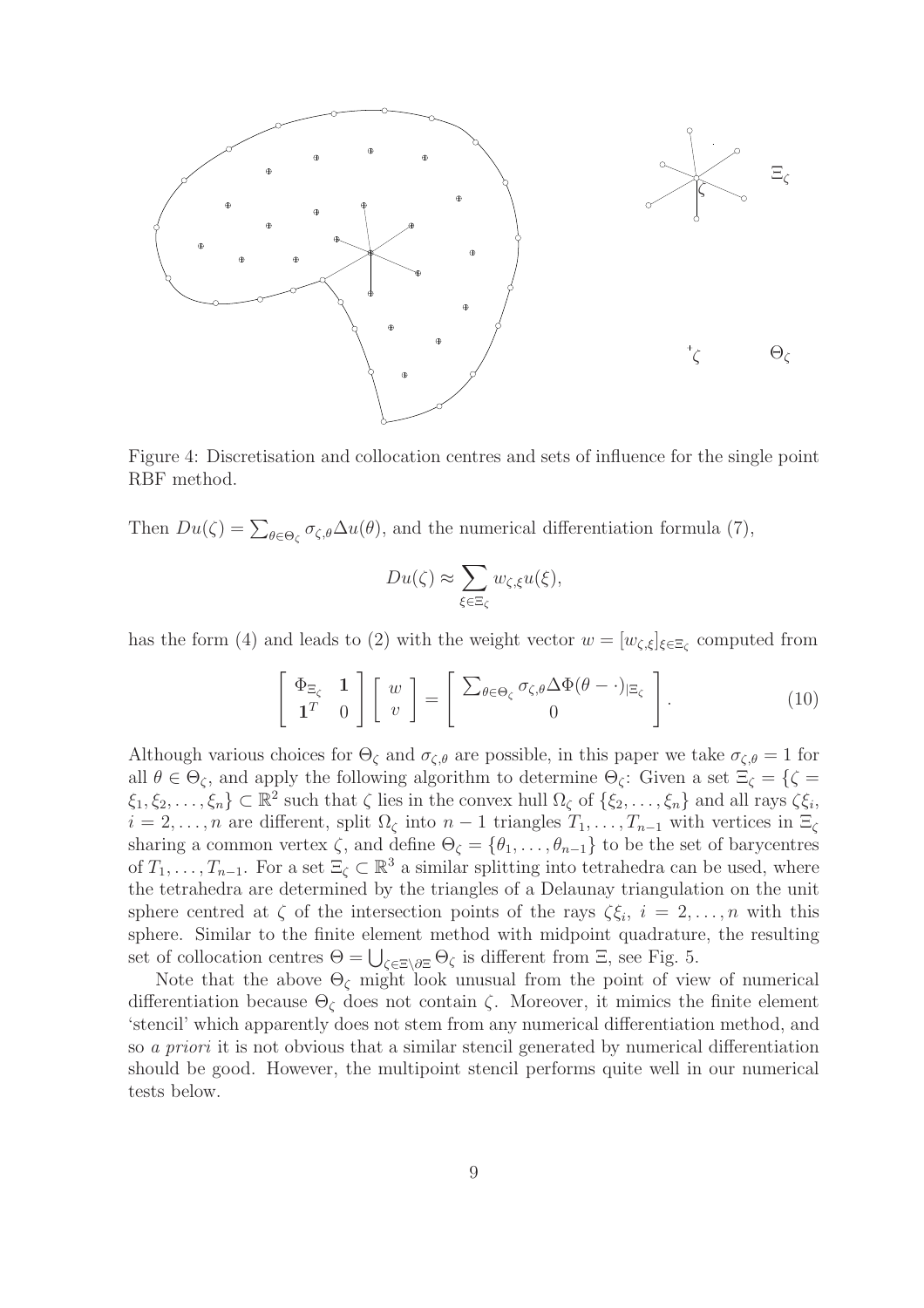

Figure 5: Discretisation and collocation centres and sets of influence for the multipoint RBF method.

### 3.2 Stencils from RBF Hermite interpolation

As shown in [44], numerical differentiation formulas of the type (4) can also be generated with the help of the RBF Hermite interpolant  $s_H$  [43, Chapter 16], which we only formulate in the case of a single Laplacian and a constant polynomial term, even though more general settings are also possible,

$$
s_{\mathrm{H}}(x) = \sum_{j=1}^{n} a_j \Phi(x - x_j) + \sum_{j=1}^{m} b_j \Delta \Phi(x - y_j) + c, \qquad \sum_{j=1}^{n} a_j = 0,
$$
  
\n
$$
s_{\mathrm{H}}(x_i) = u(x_i), \qquad i = 1, ..., n,
$$
  
\n
$$
\Delta s_{\mathrm{H}}(x_i) = \Delta u(y_i), \qquad i = 1, ..., m,
$$

where, as before, c is a constant and  $\Phi(x) = \phi(||x||)$  with  $\phi$  sufficiently smooth and positive definite or conditionally positive definite of order 1. If  $\Phi \in L^1(\mathbb{R}^d) \cap C^4(\mathbb{R}^d)$ , then the solution of the above Hermite interpolation problem exists and is unique for any data  $u(x_i)$ ,  $i = 1, ..., n$ ,  $\Delta u(y_i)$ ,  $i = 1, ..., m$ , as soon as each  $X = \{x_1, ..., x_n\}$ and  $Y = \{y_1, \ldots, y_m\}$  consists of distinct points, even though X and Y may coincide or overlap. This follows from [43, Theorem 16.5] if one takes into account that the assumptions of this theorem may be verified similar to the proof of [43, Theorem 16.4]. Note that  $\Phi \in L^1(\mathbb{R}^d) \cap C^4(\mathbb{R}^d)$  for two of the radial basis functions  $\phi$  used in this paper:  $\phi_{\rm g}$  and  $\phi_{\rm w33}$ . Inverse multiquadric  $\phi_{\rm img}$  is infinitely differentiable but leads to  $\Phi \notin L^1(\mathbb{R}^d)$ , which makes it impossible to use the above mentioned results of [43] but does not seem to cause any problem in numerical examples below.

The coefficients  $\{a_j\}, \{b_j\}, c$  of  $s_H$  are determined from the symmetric positive defi-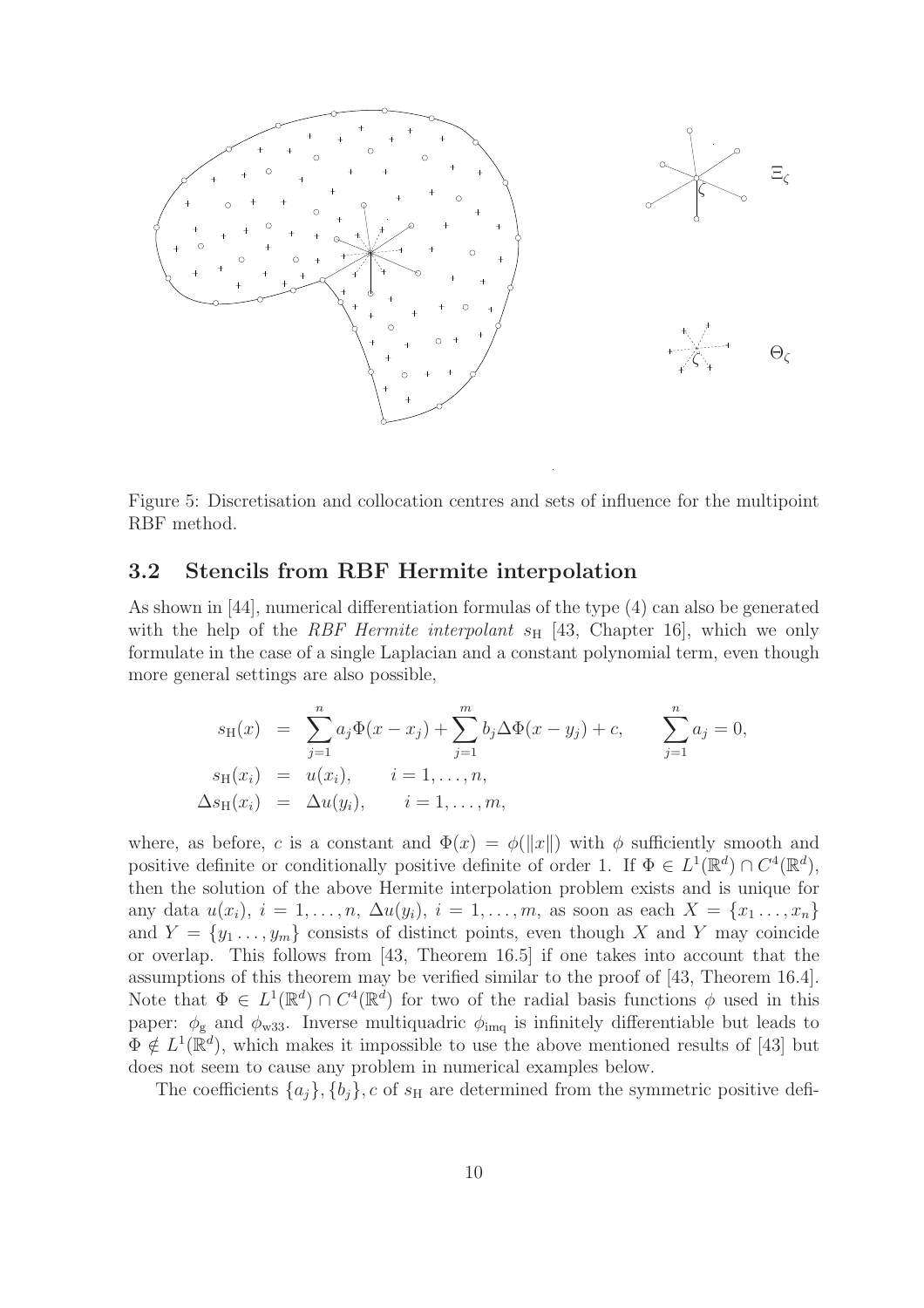nite linear system

$$
\begin{bmatrix} \Phi_X & \Delta \Phi_{X,Y} & \mathbf{1} \\ \Delta \Phi_{X,Y}^T & \Delta^2 \Phi_Y & 0 \\ \mathbf{1}^T & 0 & 0 \end{bmatrix} \begin{bmatrix} a \\ b \\ c \end{bmatrix} = \begin{bmatrix} u_{|X} \\ \Delta u_{|Y} \\ 0 \end{bmatrix},
$$

where  $\Phi_X$  is defined as before, and

$$
\Delta \Phi_{X,Y} := [\Delta \Phi(x_i - y_j)]_{i=1,j=1}^{n,m}, \qquad \Delta^2 \Phi_Y := [\Delta^2 \Phi(y_i - y_j)]_{i,j=1}^m.
$$

RBF Hermite interpolant can be used to estimate the Laplacian of  $u$  at a point  $x$  as

$$
\Delta u(x) \approx \Delta s_{\mathrm{H}}(x) = \sum_{j=1}^{n} a_j \Delta \Phi(x - x_j) + \sum_{j=1}^{m} b_j \Delta^2 \Phi(x - y_j)
$$

$$
= \sum_{i=1}^{n} w_i u(x_i) + \sum_{i=1}^{m} \sigma_i \Delta u(y_i),
$$

where the weights  $\{w_i\}$  and  $\{\sigma_i\}$  are found by solving the linear system

$$
\begin{bmatrix}\n\Phi_X & \Delta \Phi_{X,Y} & \mathbf{1} \\
\Delta \Phi_{X,Y}^T & \Delta^2 \Phi_Y & 0 \\
\mathbf{1}^T & 0 & 0\n\end{bmatrix}\n\begin{bmatrix}\nw \\
\sigma \\
v\n\end{bmatrix} = \begin{bmatrix}\n\Delta \Phi(x - \cdot)_{|X} \\
\Delta^2 \Phi(x - \cdot)_{|Y} \\
0\n\end{bmatrix},
$$
\n(11)

see [44]. The above numerical differentiation formula is now written in the form (4),

$$
\Delta u(y_0) - \sum_{i=1}^m \sigma_i \Delta u(y_i) \approx \sum_{i=1}^n w_i u(x_i), \qquad y_0 := x,
$$

which leads to the discretised Dirichlet problem  $(2)$ . This approach resembles Collatz' Mehrstellenverfahren in the finite difference method. It is proposed in [44] to take  $y_0 = x_1$ , the central point of the stencil, and choose  $Y \subseteq X$  such that certain diagonal dominance criterion is met. Since there is little hope that the diagonal dominance condition can always be fulfilled on adaptive centres, we choose  $m = n-1$  and  $y_i = x_{i+1}$ ,  $i = 0, 1, \ldots, n - 1$ , which corresponds to the highest consistency order according to the numerical tests in [44, Section 4.3]. Finally, since the row  $[\Delta \Phi_{X,Y}^T \Delta^2 \Phi_Y 0]$  of the matrix in  $(11)$  involves higher order derivatives of  $\Phi$ , we scale it and the corresponding column by  $d^2$ , where  $d = d(X) := \max\{||x_1 - x|| : x \in X\}$  to precondition the matrix. This results in the following method.

Hermite RBF stencil. Given a local set  $\Xi_{\zeta}$  of discretisation centres containing  $\zeta$ , choose  $\Theta_{\zeta} = \Xi_{\zeta}$  and set  $\tilde{\Theta}_{\zeta} := \Theta_{\zeta} \setminus {\zeta}$ . Clearly,  $\Xi \setminus \partial \Xi \subseteq \Theta \subseteq \Xi$ , see Fig. 6. The weights in (2) are determined as follows. Set  $\sigma_{\zeta,\zeta} = 1$  and  $\sigma_{\zeta,\theta} = -\tilde{\sigma}_{\zeta,\theta}$  for all  $\theta \in \tilde{\Theta}_{\zeta}$ , where the vector  $\tilde{\sigma} = [\tilde{\sigma}_{\zeta,\theta}]_{\theta \in \tilde{\Theta}_{\zeta}}$ , together with the other weight vector  $w = [w_{\zeta,\xi}]_{\xi \in \Xi_{\zeta}}$  are computed from the linear system

$$
\begin{bmatrix}\n\Phi_{\Xi_{\zeta}} & d_{\zeta}^{2} \Delta \Phi_{\Xi_{\zeta}, \tilde{\Theta}_{\zeta}} & 1 \\
d_{\zeta}^{2} \Delta \Phi_{\Xi_{\zeta}, \tilde{\Theta}_{\zeta}}^{T} & d_{\zeta}^{4} \Delta^{2} \Phi_{\tilde{\Theta}_{\zeta}} & 0 \\
1^{T} & 0 & 0\n\end{bmatrix}\n\begin{bmatrix}\nw \\
d_{\zeta}^{-2} \tilde{\sigma} \\
v\n\end{bmatrix} = \begin{bmatrix}\n\Delta \Phi(\zeta - \cdot)_{|\Xi_{\zeta}} \\
d_{\zeta}^{2} \Delta^{2} \Phi(\zeta - \cdot)_{|\tilde{\Theta}_{\zeta}} \\
0\n\end{bmatrix},
$$
\n(12)

where  $d_{\zeta} = d(\Xi_{\zeta})$  as defined above.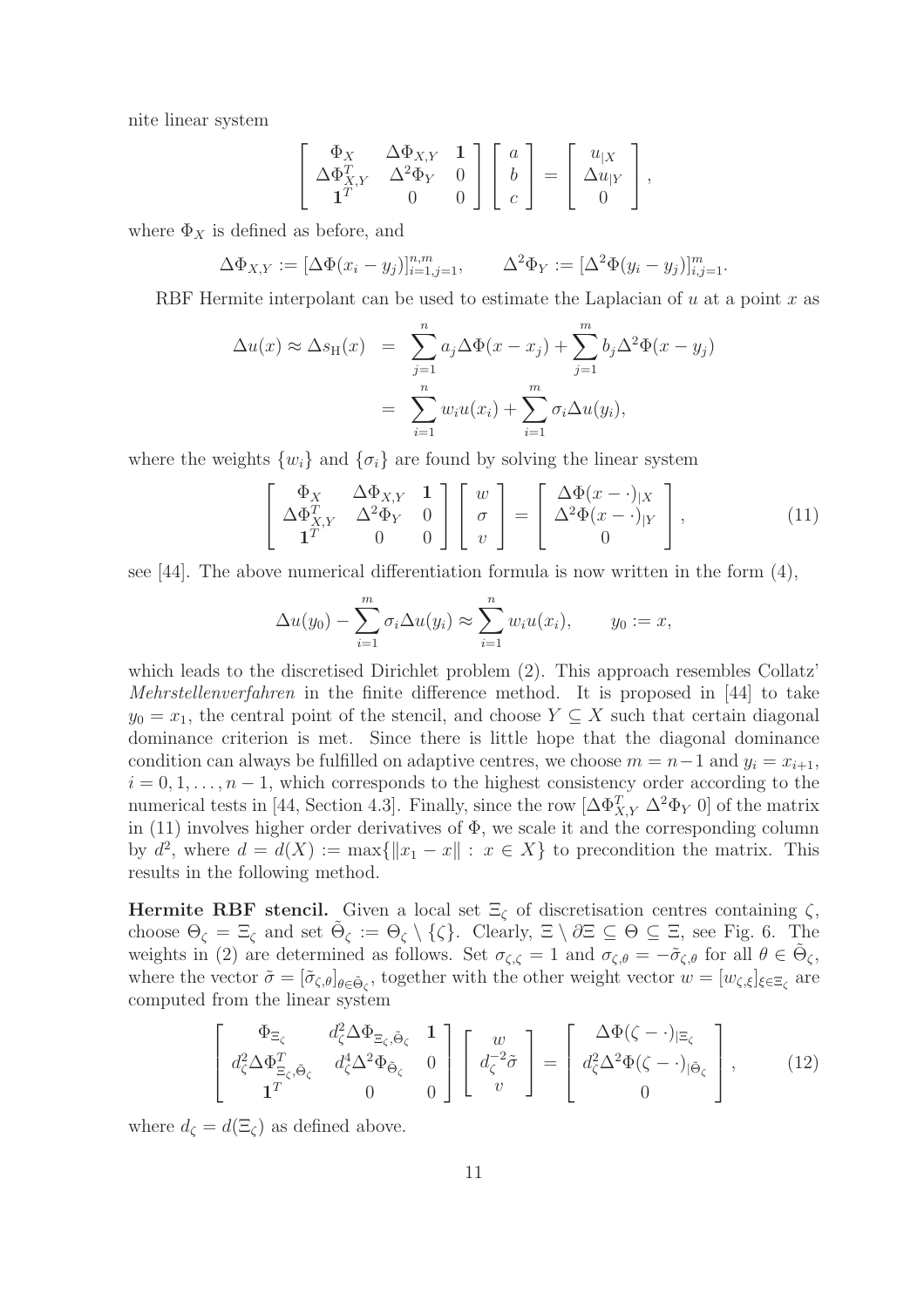

Figure 6: Discretisation and collocation centres and sets of influence for the Hermite RBF method.

### 3.3 Choice of scaling parameter

It is well known that the quality of the RBF interpolation heavily depends on the scaling parameter  $\delta > 0$  in  $\phi(r) = \phi_{\rm g}(r/\delta)$ ,  $\phi_{\rm img}(r/\delta)$  or  $\phi_{\rm w33}(r/\delta)$ . Therefore, methods for determining its optimal values have been intensively investigated, see [15, Chapters 16 and 17]. In particular, there is a trade-off between the accuracy of the interpolant which improves when  $\delta$  increases, and the conditioning of the interpolation matrix  $\Phi_{\Xi}$ which deteriorates in the same time [37]. Methods based on asymptotic expansion of the analytic RBFs with respect to the powers of  $1/\delta$  presented in [44] allow stable computation of the RBF stencils even with extremely large  $\delta$ , leading to potentially very accurate numerical differentiation. In this paper we do not explore these promising techniques, nor do we try to use the quadruple precision computations to overcome the ill-conditioning of the RBF matrices as in [42]. Our preliminary experiments have confirmed the observations from the earlier literature that good results are obtained if  $\delta$  is chosen as large as possible with the RBF matrix still numerically non-singular. Therefore, for each  $\Xi_{\zeta}$  we compute  $\delta$  as large as possible with the condition number of the matrix of (9), (10) or (12) not exceeding  $10^{12}$ . This value of  $\delta$  is found by a bisection type method with the starting interval [0.1, 400] for  $\delta/d(\Xi_c)$ , and the condition number is estimated using the singular value decomposition.

### 3.4 Numerical example

We now discuss a numerical experiment that compares the errors of the solutions of the Dirichlet problem obtained using the three types of RBF stencils on a uniform grid.

Test Problem 1. Consider Dirichlet problem (1) with homogeneous boundary conditions  $g = 0$ , where the domain  $\Omega$  is the square  $(0, 1)^2$ , the right hand side is defined by  $f(x, y) = -2\pi^2 \sin \pi x \sin \pi y$ . The exact solution is  $u(x, y) = \sin \pi x \sin \pi y$ .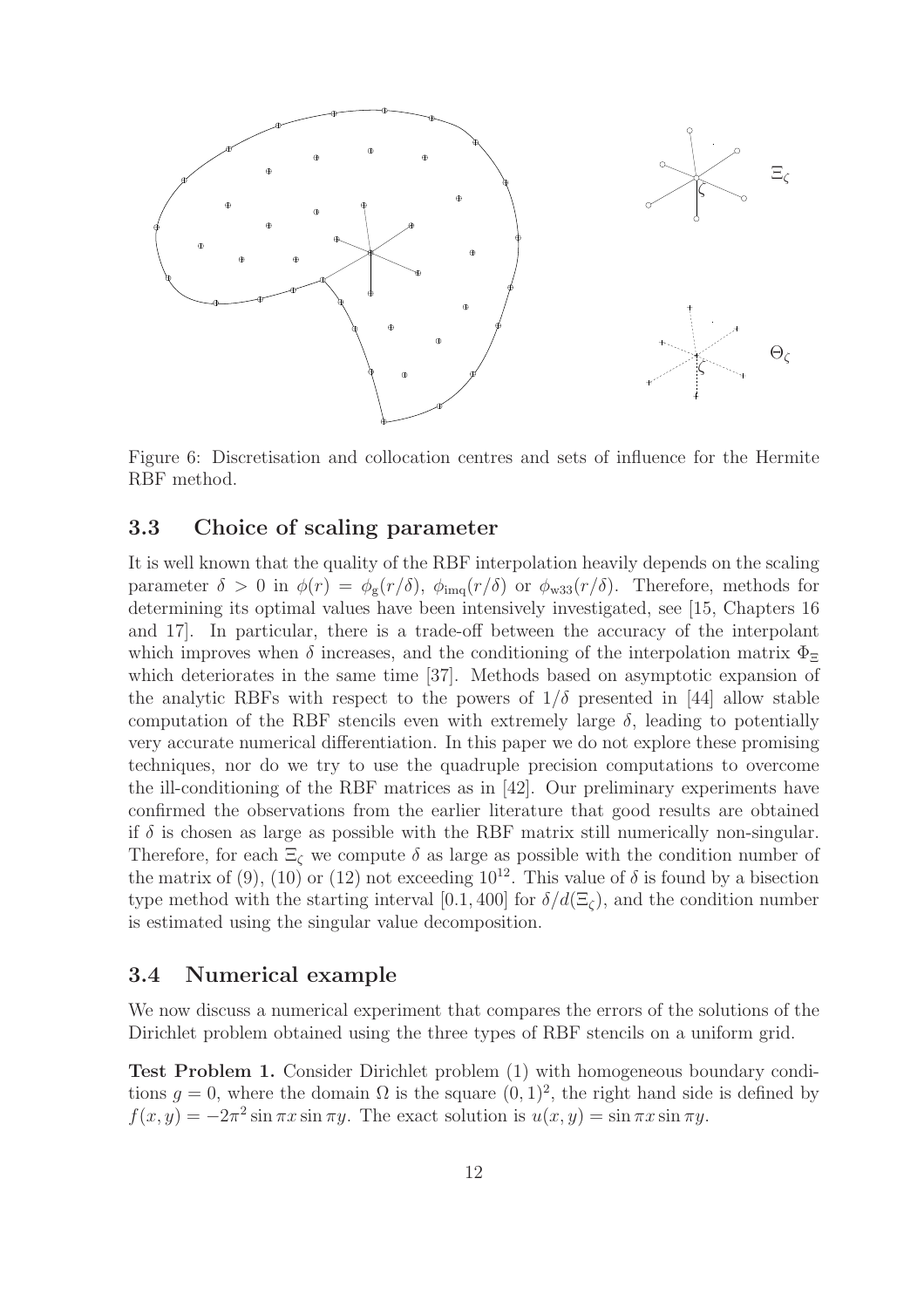For a number of values of N between  $N = 6$  and  $N = 44$ , we defined the set discretisation centres  $\Xi$  as the nodes of the uniform  $N \times N$  grid in [0, 1]. The stencil supports  $\Xi_{\zeta}$ ,  $\zeta \in \Xi \setminus \partial \Xi$ , are the 5 grid points as in the standard 5 point stencil used in the finite difference method. We used scaled Gaussian RBFs  $\phi_{g}(r/\delta)$  to determine the single point, multipoint and Hermite RBF stencil coefficients. The above method of choosing scaling parameter led to the values  $\delta/d(\Xi_c) \approx 720$  for both single point and multipoint stencils, and  $\delta/d(\Xi_c) \approx 31$  for the Hermite stencil (independent of N).

Fig. 7(a) shows the normalised root mean square (rms) error of the numerical differentiation formula (4), computed as

$$
(\#\Xi \setminus \partial \Xi)^{-1} \Big(\sum_{\zeta \in \Xi \setminus \partial \Xi} r_{\zeta}^2\Big)^{1/2}, \quad r_{\zeta} := \Big(\sum_{\theta \in \Theta_{\zeta}} \sigma_{\zeta,\theta} \Delta u(\theta) - \sum_{\xi \in \Xi_{\zeta}} w_{\zeta,\xi} u(\xi)\Big) / \sum_{\theta \in \Theta_{\zeta}} |\sigma_{\zeta,\theta}|,
$$

whereas Fig. 7(b) presents the rms error of the solution  $\hat{u}$  of (2) against the exact solution  $u,$ 

$$
(\#\Xi \setminus \partial \Xi)^{-1} \Big(\sum_{\zeta \in \Xi \setminus \partial \Xi} (\hat{u}_{\zeta} - u(\zeta))^2\Big)^{1/2}.\tag{13}
$$



(a) Numerical differentiation error (b) Dirichlet problem error

Figure 7: RBF solution with Gaussian  $\phi_{g}$  on a grid using 5 point stencil supports for Test Problem 1. Root mean square (rms) numerical differentiation error (a) and rms error of the solution of the Dirichlet problem (b) are shown for the three types of RBF stencils in comparison with the finite difference method. Legend: FD refers the finite difference method with the standard 5 point stencil; sp, mp and H refer to the single point, multipoint and Hermite RBF stencils, respectively.

As we can see in these figures, there is a strong correlation between numerical differentiation error and the error of the solution of the PDE. The errors in case of the single point RBF stencil are very close to the errors of the finite difference solutions. This is consistent with the known fact that the single point Gaussian stencil converges to the finite difference 5 point stencil as  $\delta \to \infty$  [44]. Both multipoint and Hermite stencils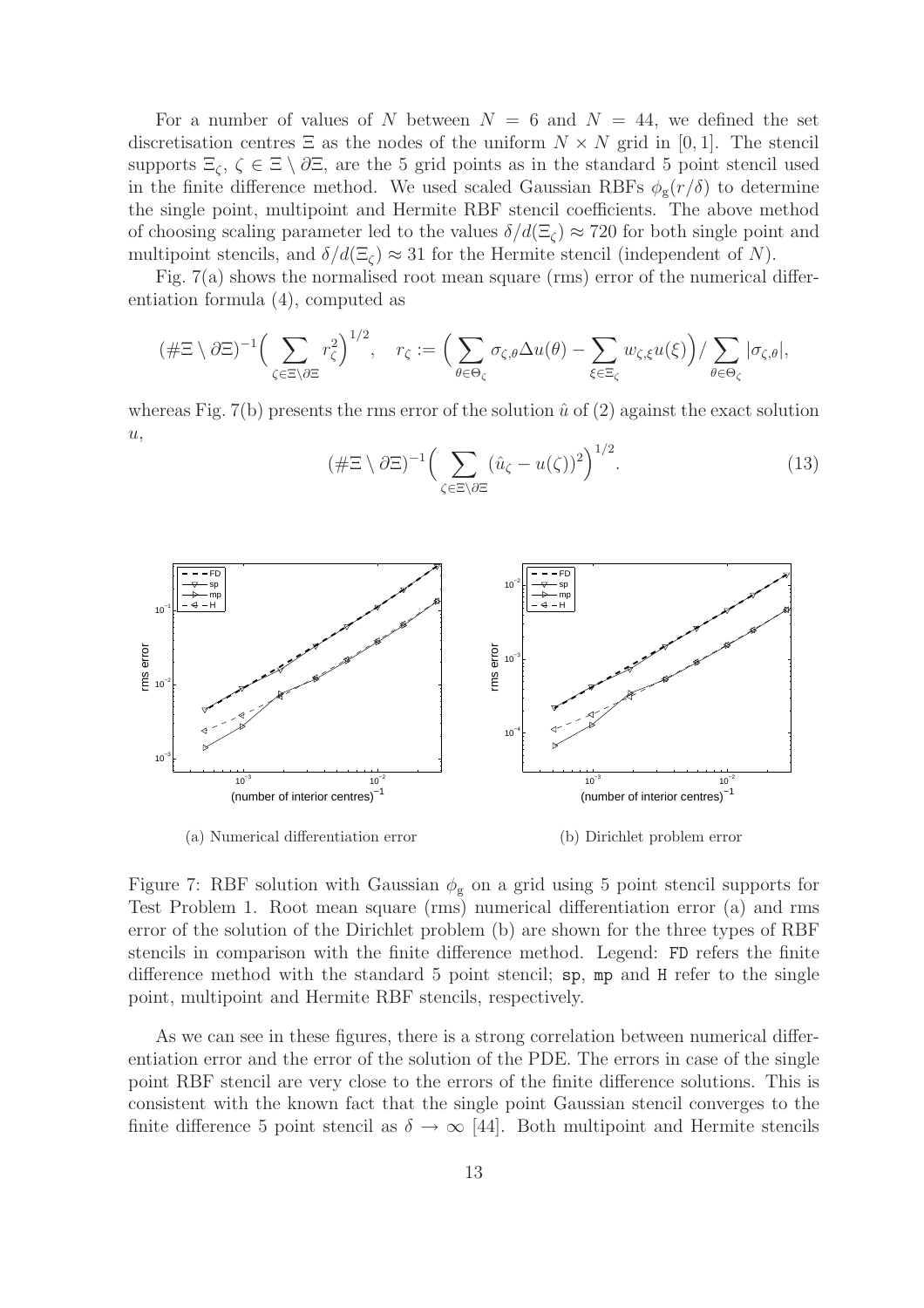exhibit up to 5 times better errors in this test. Comparing the slopes of the curves, we conjecture the  $h^2$  convergence order for all three RBF methods. These numerical results complement those in [42, 44].

## 4 RBF stencils on adaptive FEM meshes

In this section we study the performance of RBF stencils in the following setting: The discretisation centres  $\Xi$  and stencil supports  $\Xi_{\zeta}$  are generated by the linear triangle finite element method with midpoint quadrature, as described in Section 2. The sets  $\Theta$ ,  $\Theta$ <sub> $\zeta$ </sub> and coefficients  $\sigma_{\zeta,\theta}$ ,  $w_{\zeta,\xi}$  are then chosen according to the single point (sp), multipoint (mp) and Hermite (h) RBF methods of Section 3.

In the case that  $\Xi$  is a *uniform or quasi-uniform mesh*, several numerical examples in [42] show that the accuracy of the solution of (2) based on the single point RBF stencils is comparable with (and often significantly better than) the results obtained with the FEM stencils. Our own experiments only confirm this observation, and we do not present them here.

Our main interest are adaptively generated centres, and in this section they are the nodes of an *adaptive mesh*. We consider a test problem, where adaptive finite element meshes are known to perform much better than quasi-uniform meshes.

Test Problem 2. [1, function adaptmesh] Domain  $\Omega$  is the circle sector given by the inequalities  $r < 1$ ,  $-3\pi/4 < \varphi < 3\pi/4$  in polar coordinates, the right hand side  $f = 0$ , the boundary conditions are defined by  $q(r, \varphi) = \cos(2\varphi/3)$  along the arc, and  $q(r, \varphi) = 0$ along the straight lines. The exact solution of (1) is  $u(r, \varphi) = r^{2/3} \cos(2\varphi/3)$ .

MATLAB PDE Toolbox code provided in [1] (available also via MATLAB help entry on adaptmesh) generates a sequence of adaptive triangulations of  $\Omega$ , where more refinements are made near the singularity of the exact solution, resulting in a denser distribution of the centres in the vicinity of the origin, as shown in Fig. 8. For each triangulation generated by this code we place the centres  $\Xi$  at the vertices of the triangulation and for each  $\zeta \in \Xi \setminus \partial \Xi$  select the sets  $\Xi_{\zeta}$  as in the finite element methods, i.e. by combining the vertices of all triangles attached to  $\zeta$ . Then we choose  $\Theta$ ,  $\Theta_{\zeta}$ ,  $\sigma_{\zeta,\theta}$ ,  $w_{\zeta,\xi}$  according to the three RBF methods presented in Section 3.

The rms errors (13) of the RBF solutions are presented in Fig.  $9(a)-9(c)$  and compared to the rms error of the FEM solution. The results show that the slope of the error curves for all single point and multipoint stencils, as well as for the Hermite stencil in the case of  $\phi_{w33}$  is roughly the same as the slope of the error curve obtained with the finite element method, which indicates the same convergence order. However, the distance between the curves shows that the errors of the RBF methods are 2–4 times higher. Much less stable error curves are obtained with Hermite RBF stencil when the functions  $\phi_{g}$  are  $\phi_{\text{img}}$  are used (see Fig. 9(c)). This suggests that compactly supported RBFs should be preferable when using Hermite RBF stencils. Finally, Fig. 9(d) presents the minimum relative scaling in the RBF tests, computed as

$$
\min_{\zeta \in \Xi \backslash \partial \Xi} \delta_{\zeta}/d(\Xi_{\zeta}),
$$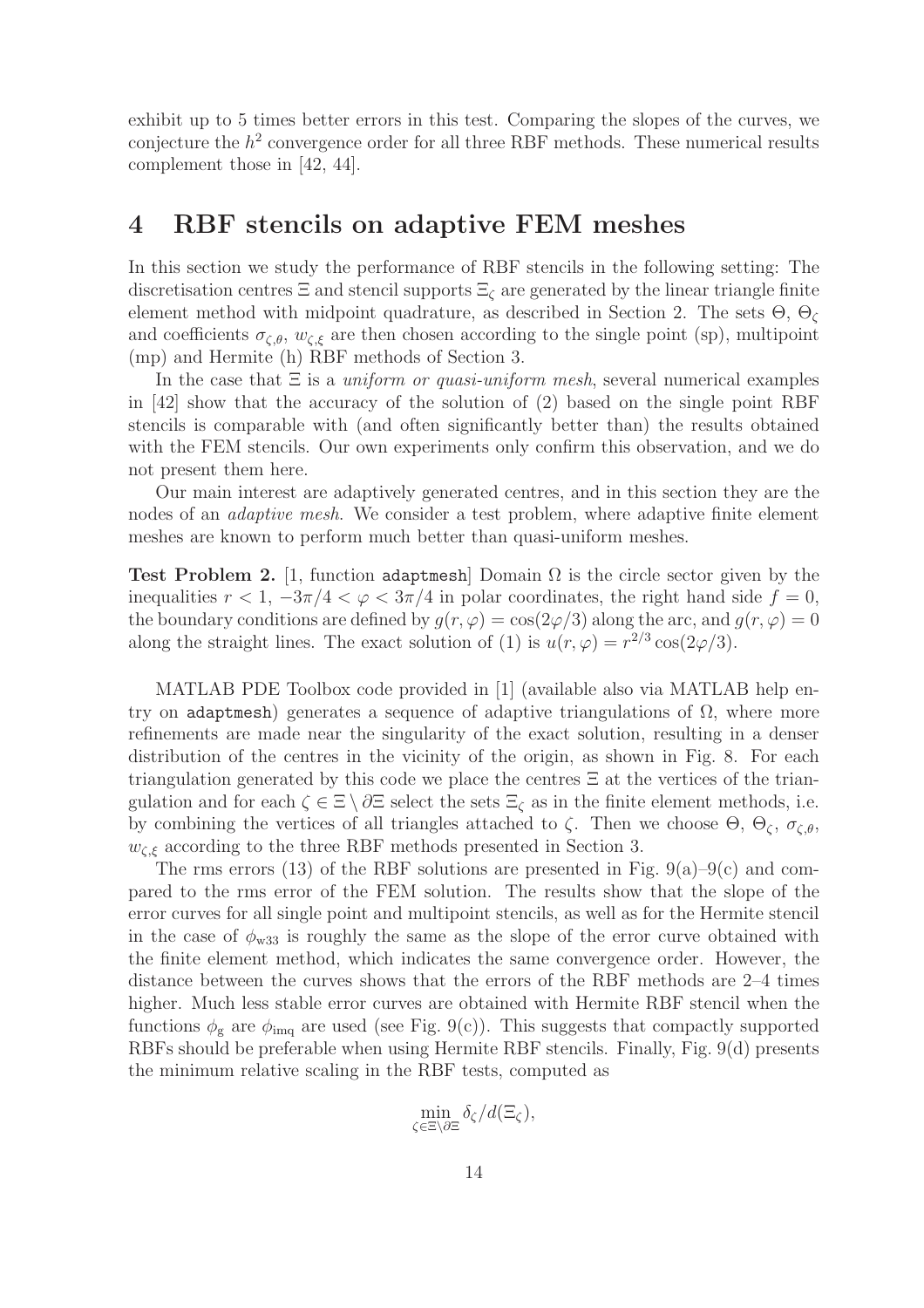

Figure 8: Adaptive triangulations for Test Problem 2 produced by the adaptive finite element method.

where  $\delta_{\zeta}$  is the value of the scaling parameter used in the stencil computation at  $\zeta$  (see the comments at the end of Section 3), and  $d(\Xi_{\zeta}) = \max\{||\zeta - \xi|| : \xi \in \Xi_{\zeta}\}.$  All curves are nearly constant, which indicates that it might be possible to empirically determine suitable values of the relative scaling parameter for each RBF and stencil type without the costly calculation of  $\delta$  for each  $\Xi_{\zeta}$ . Note that the behaviour of the scaling parameter in our further tests in Sections 5 and 6 is quite similar to the one in Fig.  $9(d)$ .

### 5 Meshless stencil support selection

The approach of the previous section is clearly mesh dependent as it relies on the triangulation generated by the finite element method, even though RBF stencil weights are used. In this section we propose a meshless method for the selection of the stencil supports  $\Xi_{\zeta}$  for the bivariate Dirichlet problem, and use the same Test Problem 2 to investigate its numerical performance and compare it with the performance of certain algorithms known in the literature. It is remarkable that stencil supports selected by this method turn out to be better on FEM centres than the 'native' FEM stencil supports, compare Figs 9 and 10.

Given  $\zeta \in \Xi \setminus \partial \Xi$ , we will select a set  $\Xi_{\zeta} \subset \Xi$  containing  $\zeta$ . Let  $\Xi_{\zeta} = \{\zeta, \xi_1, \ldots, \xi_k\},\$ where the points  $\xi_1, \ldots, \xi_k$  are ordered counterclockwise with respect to  $\zeta$ . Consider the following cost function

$$
\mu(\xi_1,\ldots,\xi_k):=\sum_{i=1}^k\alpha_i^2,
$$

where  $\alpha_i$  denotes the angle between the rays  $\zeta \xi_i$ ,  $\zeta \xi_{i+1}$  in the counterclockwise direction, with the cyclic identification  $\xi_{k+i} := \xi_i$ . We will also need the minimum and the maximum angle

$$
\underline{\alpha}(\xi_1,\ldots,\xi_k)=\min\{\alpha_1,\ldots,\alpha_k\},\qquad \overline{\alpha}(\xi_1,\ldots,\xi_k)=\max\{\alpha_1,\ldots,\alpha_k\}.
$$

Since  $\sum_{i=1}^{k} \alpha_i = 2\pi$ , the expression  $\sum_{i=1}^{k} \alpha_i^2$  would achieve its unique minimum for  $\alpha_1 = \cdots = \alpha_k = 2\pi/k$ , that is for the uniformly spaced directions  $\zeta \xi_i$  if  $\xi_1, \ldots, \xi_k$  were chosen freely in  $\mathbb{R}^2$ . However, these points have to be in the prescribed set  $\Xi$ , and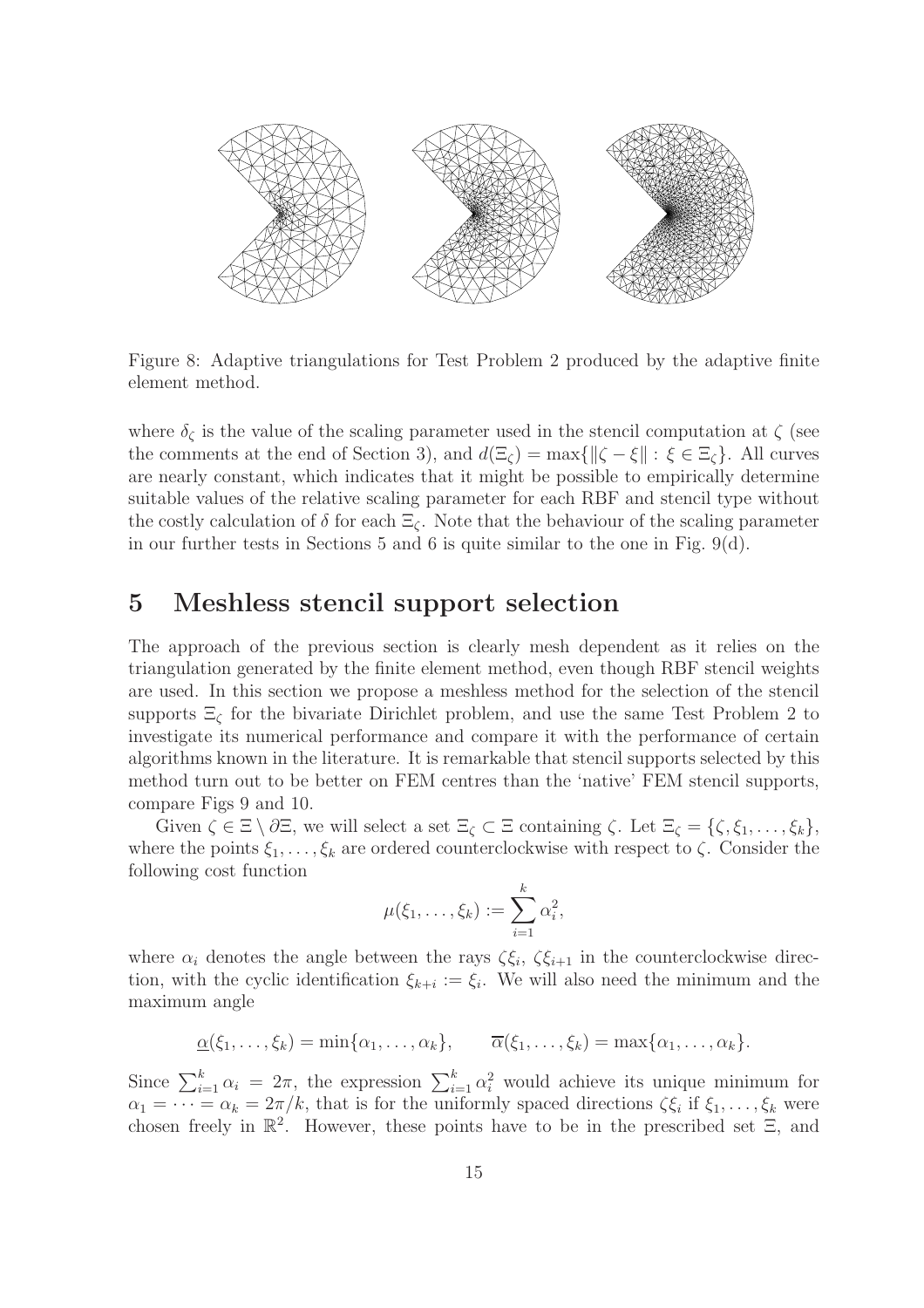

Figure 9: RBF solution on adaptive FEM centres using FEM stencil supports  $\Xi_{\zeta}$  for Test Problem 2. Figures  $(a)$ – $(c)$  show the error obtained with three types of RBF stencils, whereas (d) presents the minimum value of the scaling parameter relative to the stencil size. Legend: FEM refers the finite element method; G, IMQ and W33 refer to RBF stencils based on  $\phi_{\rm g}$ ,  $\phi_{\rm img}$  and  $\phi_{\rm w33}$ , respectively; the meaning of sp, mp and H is the same as in Fig. 7. In (d) the graphs for the single point and multipoint stencils are combined because they turned out to be indistinguishable.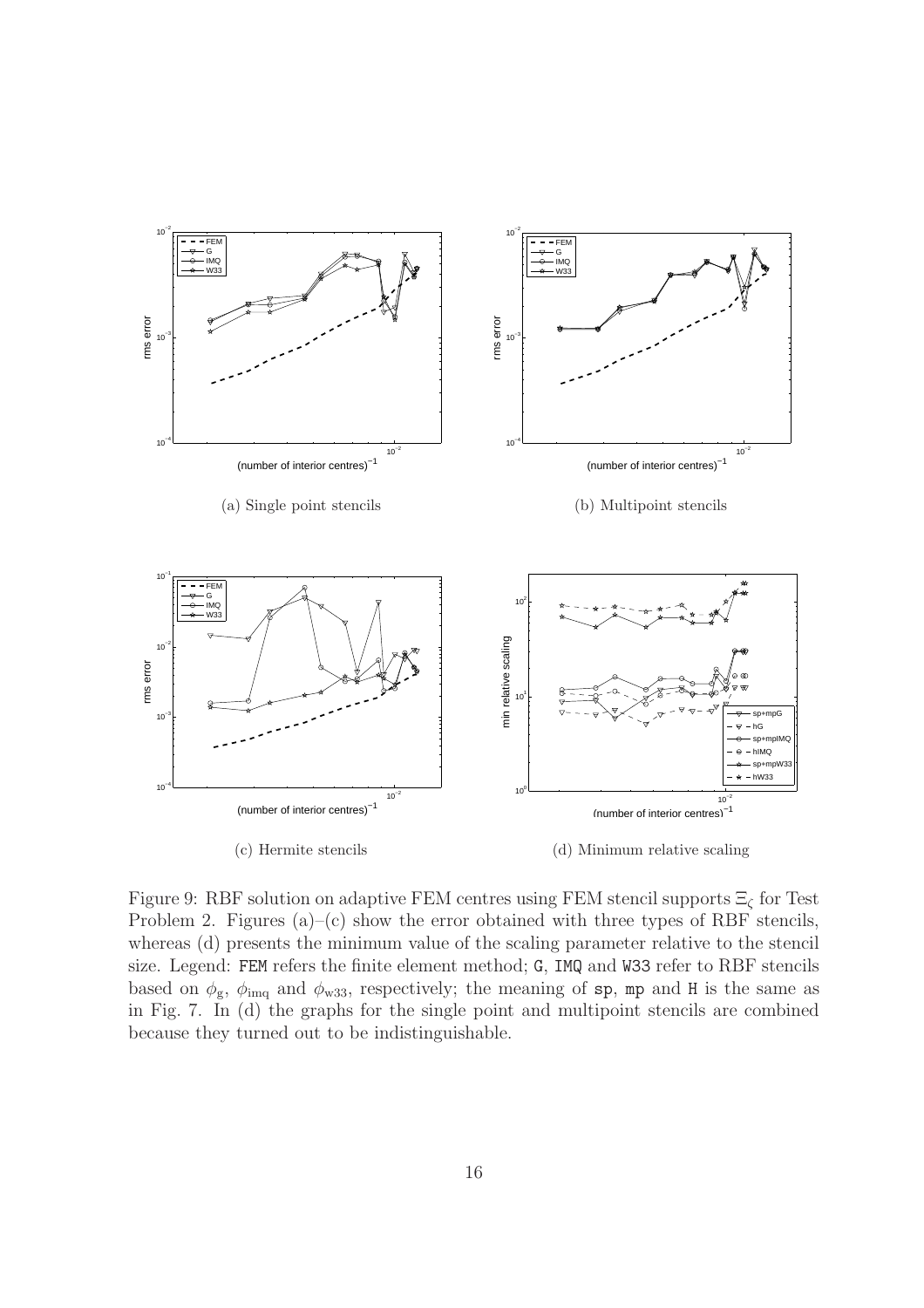so the goal of the algorithm below is to choose  $\xi_1, \ldots, \xi_k \in \Xi$  such that  $\mu(\xi_1, \ldots, \xi_k)$ is minimised while keeping the distances  $\|\xi_i - \zeta\|$  as small as possible. To achieve a balance between the goals of a small  $\mu$  and small distances, we introduce the restriction that  $\xi_i$  must be among m closest points to  $\zeta$ , and terminate the algorithm if the set  $\{\zeta, \xi_1, \ldots, \xi_k\}$  satisfies

$$
\overline{\alpha}(\xi_1,\ldots,\xi_k)\leq u \underline{\alpha}(\xi_1,\ldots,\xi_k),
$$

where  $m > k$  and  $u > 1.0$  are parameters to be determined empirically.

#### Algorithm 1. Meshless stencil support selection

Input: Ξ, ζ. Output: Ξ<sub>ζ</sub>. Parameters: k (the target number of points  $\xi_i$ ),  $m > k$ (the number of points in the local cloud) and  $u > 1$  (the angle uniformity tolerance). Parameter values used in our numerical experiments:  $k = 6$ ,  $m = 30$ ,  $u = 3.0$ .

- I. Find m nearest points  $\xi_1, \ldots, \xi_m$  in  $\Xi \setminus \{\zeta\}$  to  $\zeta$ , sorted by increasing distance to  $\zeta$ , and initialise  $\Xi_{\zeta} := {\zeta, \xi_1, \ldots, \xi_k}$ . If  $\overline{\alpha}(\xi_1, \ldots, \xi_k) \leq u \underline{\alpha}(\xi_1, \ldots, \xi_k)$ , then STOP: return  $\Xi_{\zeta}$ .
- II. For  $i = n + 1, ..., m$ :
	- 1. Compute the angles  $\alpha'_1, \ldots, \alpha'_{k+1}$  formed by the extended set  $\{\xi'_1, \ldots, \xi'_{k+1}\}$  =  $\{\xi_1, \ldots, \xi_k, \xi_i\}.$
	- 2. If both angles between  $\zeta \xi_i$  and its two neighbouring rays are greater than the minimum angle  $\underline{\alpha}' := \underline{\alpha}(\xi_1, \ldots, \xi_k, \xi_i)$ :
		- i. Find j such that  $\alpha'_j = \underline{\alpha}'$ . Choose  $p = j$  or  $p = j + 1$  depending on whether  $\alpha'_{j-1} < \alpha'_{j+1}$  or  $\alpha'_{j-1} \ge \alpha'_{j+1}$ .
		- ii. If  $\mu({\{\xi'_1,\ldots,\xi'_{k+1}\}\setminus{\{\xi'_p\}}}) < \mu(\xi_1,\ldots,\xi_k)$ :
			- a. Update  $\{\xi_1, \ldots, \xi_k\} = \{\xi'_1, \ldots, \xi'_{k+1}\} \setminus \{\xi'_p\}.$
			- b. If  $\overline{\alpha}(\xi_1,\ldots,\xi_k) \leq u \alpha(\xi_1,\ldots,\xi_k)$ STOP: return the current set  $\Xi_{\zeta} = {\zeta, \xi_1, \ldots, \xi_k}.$
- III. Observe that  $\overline{\alpha}(\xi_1,\ldots,\xi_k) > u \underline{\alpha}(\xi_1,\ldots,\xi_k)$  must hold for the current set  $\Xi_{\zeta} =$  $\{\zeta, \xi_1, \ldots, \xi_k\}$  if the algorithm has not been terminated earlier. Find j such that  $\alpha_j = \underline{\alpha}(\xi_1, \ldots, \xi_k)$ . Choose  $p = j$  or  $p = j + 1$  depending on whether  $\alpha_{j-1} < \alpha_{j+1}$ or  $\alpha_{j-1} \geq \alpha_{j+1}$ . STOP: return  $\Xi_{\zeta} = \{\zeta, \xi_1, \ldots, \xi_k\} \setminus \{\xi_p\}.$

#### Remarks

- 1. If the algorithm terminates before Step III then  $\Xi_{\zeta}$  consists of  $k+1$  points (including  $\zeta$ ). Otherwise, the number of points is k. We choose  $k = 6$  to ensure that the matrix  $[w_{\zeta,\xi}]_{\zeta,\xi\in\Xi\setminus\partial\Xi}$  of the linear system (2) resulting form RBF discretisation is about as sparse as the same matrix for the FEM discretisation, see Fig. 10(d) for the comparison of the density of the two matrices.
- 2. The  $m$  closest points in Step I can be found efficiently in a meshless manner by using the standard space-partitioning data structures such as kd-tree.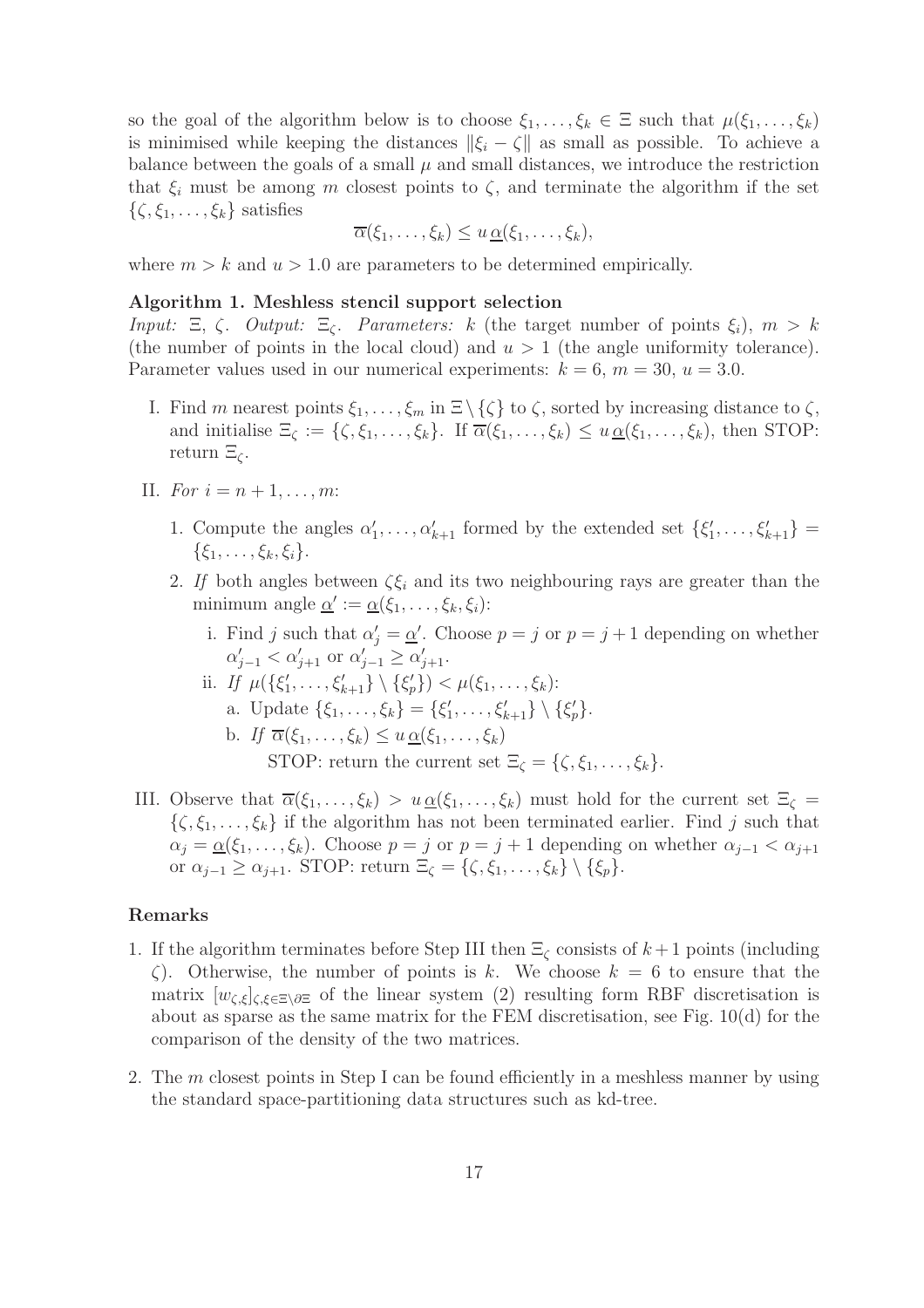3. it is easy to see that the choice of  $p$  in Step II(2)i ensures that

$$
\mu(\{\xi'_1,\ldots,\xi'_{k+1}\}\setminus\{\xi'_p\})=\min\Big\{\mu(\{\xi'_1,\ldots,\xi'_{k+1}\}\setminus\{\xi'_j\}),\ \mu(\{\xi'_1,\ldots,\xi'_{k+1}\}\setminus\{\xi'_{j+1}\})\Big\}.
$$

A similar observation applies to the choice of p in Step III.

4. In case of complicated domains the points  $\xi_i$  such that the segment between  $\zeta$  and  $\xi_i$ intersects domain boundary should be removed in Step I.

Fig. 10 presents the results of our numerical experiments for Test Problem 2, where the centres  $\Xi$  are generated by adaptmesh as in Section 4, but the stencil supports  $\Xi_{\zeta}$  for the RBF methods are selected according to Algorithm 1. Figs  $10(a)$ –(c) show that the discretisations obtained with the single point, multipoint and, in case of  $\phi_{w33}$ , Hermite RBF stencils often lead to the solutions of  $(1)$  with 2 to 3 times smaller rms error than the error of the FEM solution. In the same time, as seen in Fig.  $10(d)$ , the matrix  $[w_{\zeta,\xi}]_{\zeta,\xi\in\Xi\setminus\partial\Xi}$  of the linear system (2) determined by Algorithm 1 is about as sparse as the matrix of the FEM discretisation.

Note that Algorithm 1 will not perform well if the set  $\Xi$  is highly irregular, for example if all 30 closest points to  $\zeta \in \Xi \backslash \partial \Xi$  are located in one half-plane going through  $\zeta$ . This does not happen to the centres of the finite element mesh in our numerical example, and hopefully does not happen to adaptive triangulations generated by appropriate algorithms. More importantly, good methods for the meshless refinement of centres are needed that produce well-behaved discretisation sets Ξ, rather than the design of stencil support methods capable to deal with arbitrary irregular centres. The next section presents a first attempt of such a refinement method.

#### Stencil selection algorithms from the literature

For the sake of comparison, we implemented several stencil selection algorithms known from the literature and tested them on Test Problem 2 in the same setting as Algorithm 1 above. The results are presented in Fig. 11, where we only considered single point RBF stencil with  $\phi_{g}$  (or  $\phi_{\text{img}}$  in two cases where its performance was better). As all error curves in Fig. 11(a) are above the reference FEM curve whereas the Algorithm 1 curves in Fig. 10(a) are below it, we conclude that Algorithm 1 compares favourably to all these methods. The density graph in Fig. 11(b) compared with Fig. 10(d) shows that only SLS leads to a significantly sparser linear system (2) than the one derived with Algorithm 1.

- *Nearest neighbours* (6near):  $\Xi_{\zeta}$  consists of  $\zeta$  and a prescribed number of nearest points in  $\Xi \setminus \{\zeta\}$  to  $\zeta$ , as suggested in one of the first papers on generalised finite difference methods [19]. We choose 6 neighbours to ensure that the density of the matrix  $[w_{\zeta,\xi}]$  is close to the FEM case. The curve in Fig. 11(a) is for  $\phi_{\text{img}}$  as this RBF performed better than  $\phi_{\rm g}$  and  $\phi_{\rm w33}$ .
- *Natural neighbours* (nn):  $\Xi_{\zeta}$  consists of  $\zeta$  and all its natural neighbours, that is the points in  $\Xi$  connected to  $\zeta$  in the Delaunay triangulation of  $\Xi$ . To compute the natural neighbours, only a local (albeit sufficiently large to actually include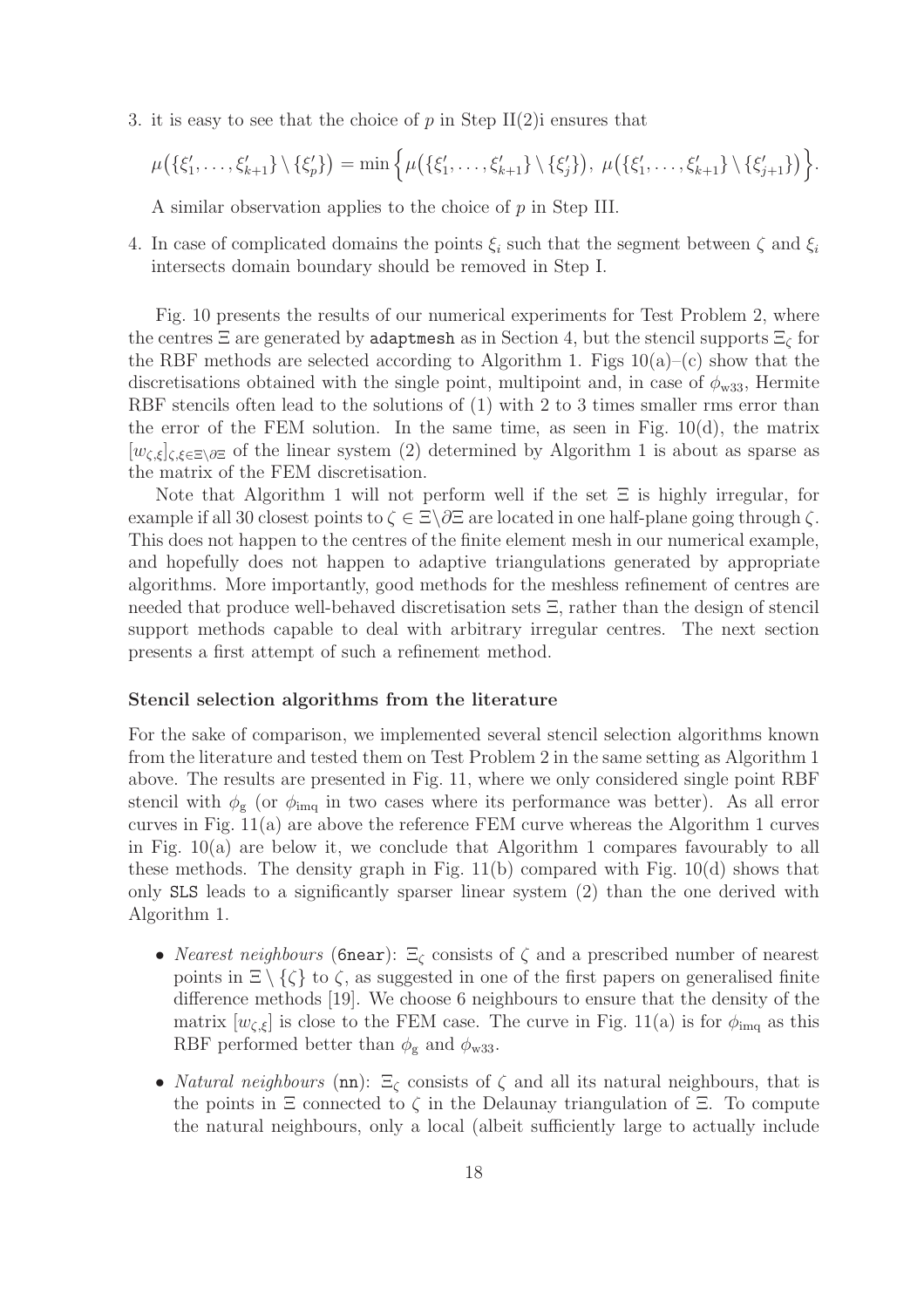

Figure 10: RBF solution on adaptive FEM centres using RBF stencil supports according to Algorithm 1 for Test Problem 2. The first three graphs show the error obtained with three types of RBF stencils, whereas the forth graph presents the density of the sparse matrix of the linear system (2) for both FEM and RBF stencil support. The density (or bandwidth) of a matrix  $A \in \mathbb{R}^{n \times n}$  is computed as  $nnz(A)/n$ , where  $nnz(A)$  denotes the number of nonzero entries in A.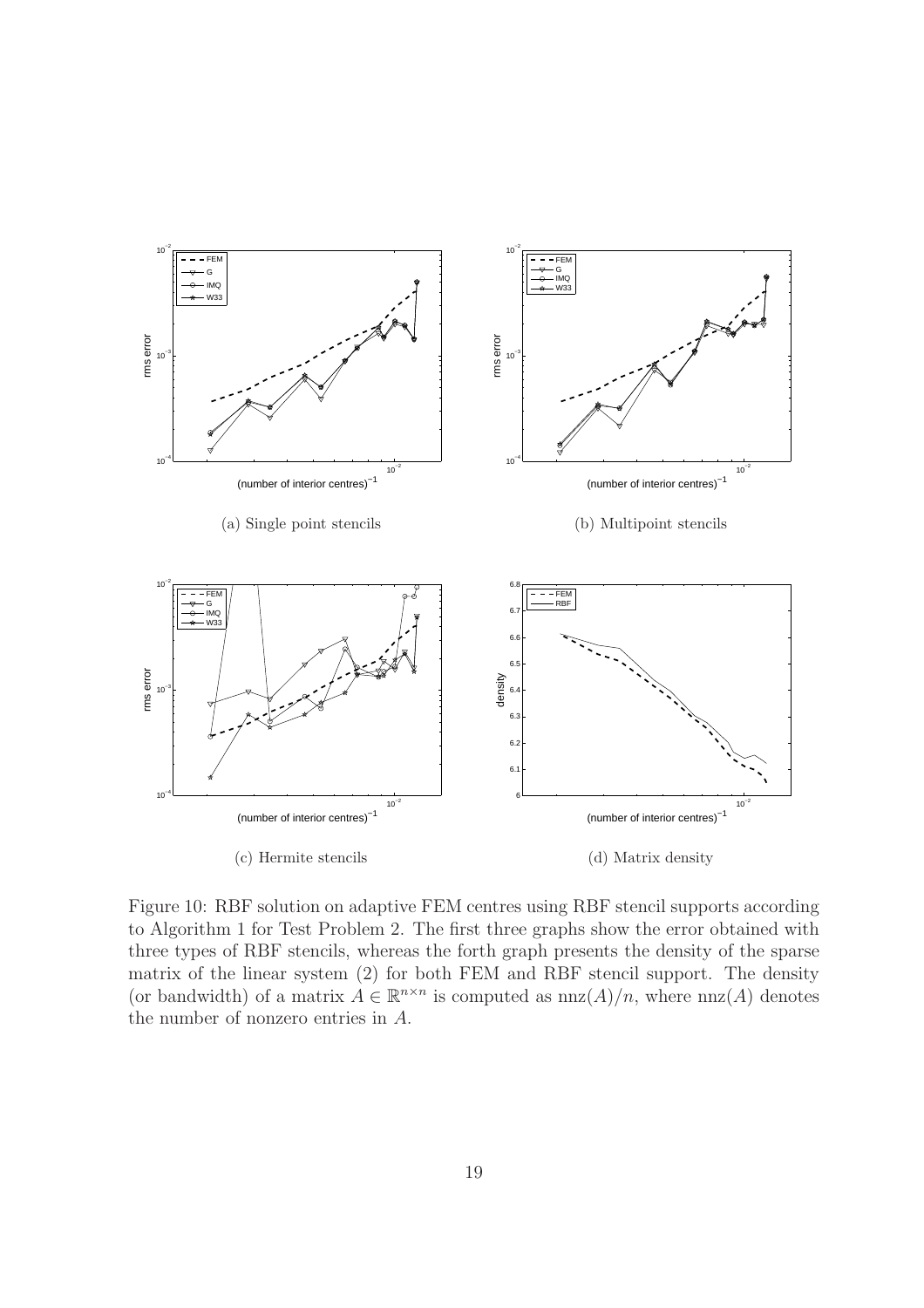the neighbours) subset of  $\Xi$  around  $\zeta$  needs to be triangulated. This method for RBF stencil selection is discussed in [6, 44] and used as part of a more complicated algorithm in [35]. Its performance in our tests on FEM centres is very close to that of the 'mesh-dependent' stencil support selection as in Section 4, compare nn curve in Fig.  $11(a)$  with the curves in Fig. 9(a).

- Four quadrants criterium (4quad) goes back to [23] and was used more recently in [24, 3]. It is designed for the generalised finite difference method, where the stencils are obtained from the local least square fitting by quadratic polynomials on  $\Xi_{\zeta}$ . Since the number of points in  $\Xi_{\zeta} \setminus {\zeta}$  is 8, the matrix density is significantly higher for this method, see Fig. 11(b).
- LLF: algorithm suggested in [21], where first the maximum distance  $d_{\zeta}$  from  $\zeta$  to its four closest neighbours in  $\Xi \setminus \{\zeta\}$  is computed, and then  $\Xi_\zeta$  is defined as the set of all points in  $\Xi$  with distance from  $\zeta$  not exceeding  $\rho d_{\zeta}$  for some constant  $\rho > 0$ . The examples in [21] on non-gridded centres uses  $\rho = 2.0$ . We have chosen  $\rho = 1.4$  to optimise the rms error in our test. The matrix density for this method is significantly higher than the density of the FEM matrix. We used  $\phi_{\text{img}}$  in this test as suggested in [21].
- SLS: algorithm suggested in [40], which leads to a 6 points set  $\Xi_{\zeta} = {\zeta, \xi_1, \ldots, \xi_5}$ well-posed for bivariate quadratic polynomial interpolation. Since the points  $\xi_i$  are chosen one after another as the closest to  $\zeta$  points in certain subdomains around  $\zeta$ , this method can be seen as an improvement of the four quadrants criterium. Referring to the notation of [40, Algorithm A], we choose the parameter  $\alpha_0 = 0.2$ (in radians) as it is near optimal for our test problem in the sense of the rms error. This is the only method where the matrix  $[w_{\zeta,\xi}]_{\zeta,\xi\in\Xi\setminus\partial\Xi}$  is sparser than the one arising from FEM stencil supports.

Several more specialised (and more complicated) stencil support selection methods have been proposed in the literature, such as Gauss-Jordan pivoting or other techniques to ensure that high order polynomial discrete least square problems are well-conditioned on  $\Xi_c$  [38, 20, 35], linear or quadratic programming techniques that seek positive stencils exact for polynomials of certain degree [39], or a search for RBF stencils satisfying a set of conditions that make them especially well suited for certain time dependent PDEs [6].

### 6 Adaptive meshless refinement

To describe an adaptive discretisation method, one has to specify an error indicator and a refinement algorithm  $|2|$ . We have not addressed the question of a posteriori error estimates for the RBF finite differences because even a priori estimates are not available yet. However, keeping in mind that certain heuristic error indicators are often used successfully for the adaptive mesh refinement (see e.g. [29, 12]), we have chosen for our numerical tests an error indicator based on the comparison of the local variation of the solution  $\hat{u}$  of (2).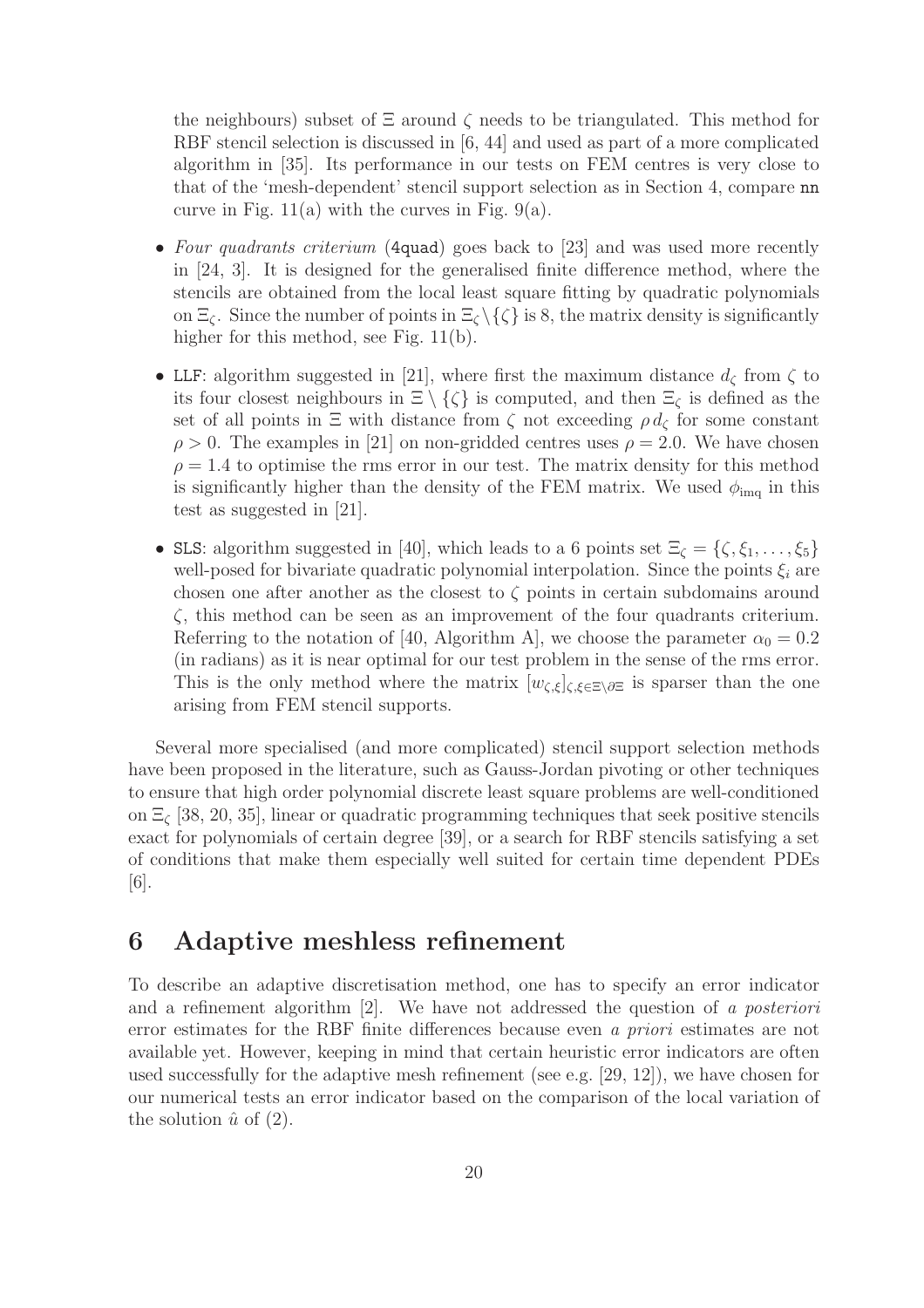

Figure 11: RBF solution on adaptive FEM centres using RBF stencil supports obtained by the following algorithms, nn: natural neighbours. 4quad: four quadrants criterium, 6near: 6 nearest points, LLF: algorithm suggested in [21], SLS: algorithm suggested in [40]. The first graph shows the rms errors obtained with the single point RBF stencil using inverse multiquadric for 6near and LLF, and Gaussian in the other cases. The second graph presents the density of the sparse matrices of the corresponding linear systems (2). The reference error and density curves for the finite element method (FEM in the legend) are the same as in Figs 9 and 10.

**Error indicator.** Given a discretisation of the Dirichlet problem (1), for each  $\zeta \in \Xi$ and each  $\xi \in \Xi_{\zeta}$  we define the error indicator  $\varepsilon(\zeta, \xi)$  associated with the directed edge  $\zeta\xi$  by  $\varepsilon(\zeta,\xi) := |\hat{u}_{\zeta} - \hat{u}_{\xi}|$ , where  $\hat{u}$  is the solution of (2). Let  $\bar{\varepsilon} = \bar{\varepsilon}(\Xi) := \max{\{\varepsilon(\zeta,\xi): \xi\}}$  $\zeta \in \Xi$ ,  $\xi \in \Xi$ <sub>c</sub>. An edge  $\zeta \xi$  is marked for refinement if  $\varepsilon(\zeta, \xi) \geq \gamma \bar{\varepsilon}$ , where  $\gamma \in (0, 1]$  is a user specified tolerance.

Note that we have decided to assign the error indicator to the edges rather than centres because this seems to us a more universal technique, which may in particular naturally lead to an anisotropic refinement if it is appropriate. Recall that a popular refinement method of triangle bisection in the adaptive finite element method can also be viewed as edge refinement.

We refine an edge  $\zeta \xi$  by inserting a new centre in its middle point  $(\zeta + \xi)/2$ . However, this point may be located very close to an existing centre  $\xi' \in \Xi$ , or to a new centre already created by the refinement of a different edge. This problem has been recognised in [3, 35], where edge refinement algorithms are studied for the generalised finite differences and the finite point method, respectively. Our approach to it is to only proceed with the refinement if the insertion of a new centre does not significantly reduce the *local separation* in the vicinity of  $\zeta$ , which we define as

$$
\operatorname{sep}_{\zeta}(\Xi) := \frac{1}{4} \sum_{i=1}^{4} \operatorname{dist}(\xi_i, \Xi \setminus \{\xi_i\}), \qquad \zeta \notin \Xi,
$$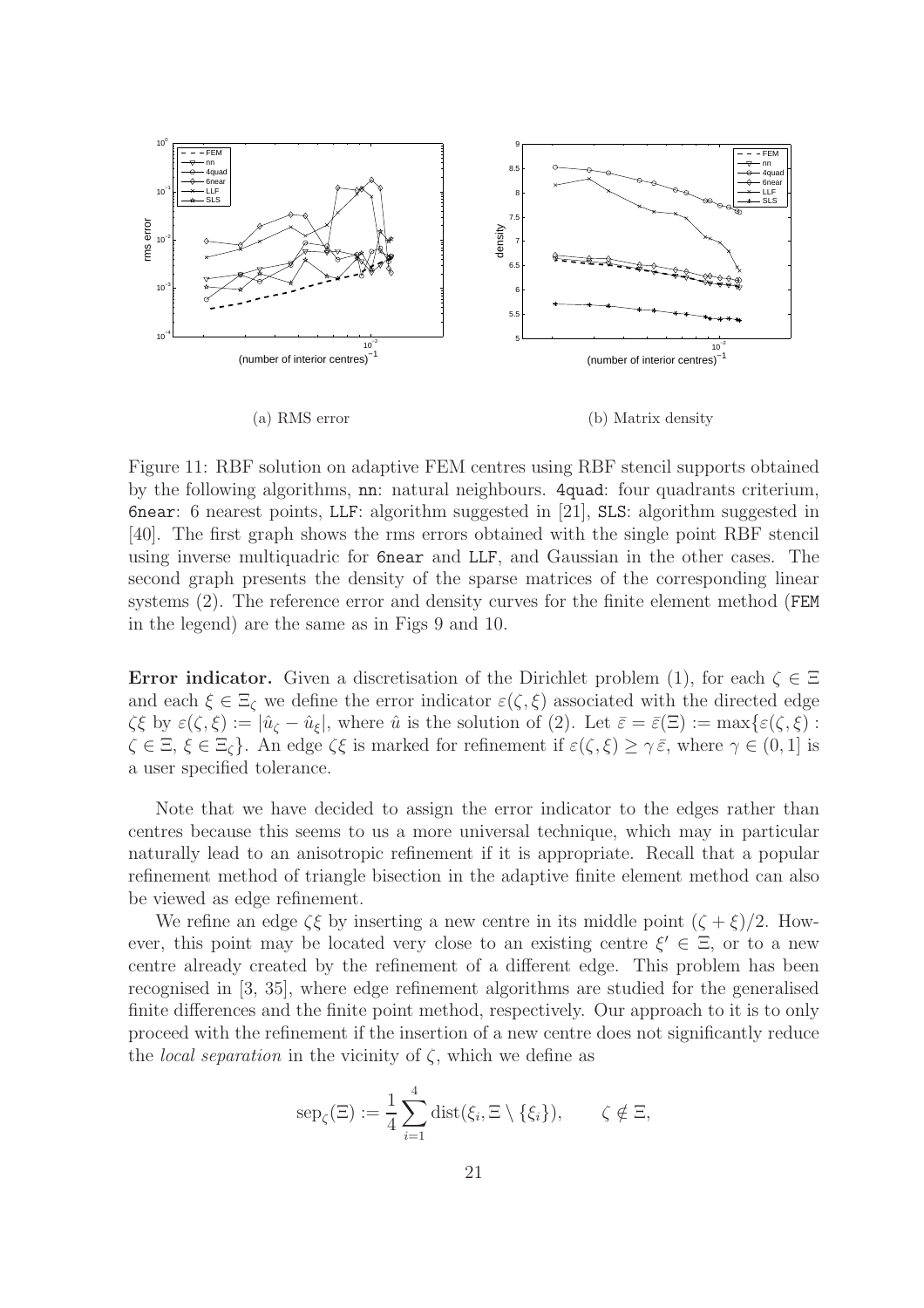where  $\xi_1, \ldots, \xi_4$  are the four closest points in  $\Xi$  to  $\zeta$ , and  $dist(\zeta, \Xi) := min\{||\zeta - \xi||$ :  $\xi \in \Xi$  is the distance from a point  $\zeta$  to a finite set  $\Xi$ .

For simplicity, we make the following assumptions about the boundary of  $\Omega$  and the set  $\partial \Xi$ : 1) the connected components of  $\partial \Omega$  are simple closed parametric curves, 2) for every simply connected component  $\Gamma$  of  $\partial\Omega$  the set  $\Xi \cap \Gamma$  consists of at least three points, and 3) for each pair of consecutive points  $\xi_1, \xi_2 \in \Xi \cap \Gamma$  there is a well defined middle point  $\xi' \in \Gamma$ , e.g. the point corresponding to the average of the parameter values of  $\xi_1, \xi_2$ . Then the *local refinement of*  $\partial \Xi$  is well defined, by which we understand the following algorithm: For any  $\xi \in \partial \Xi$  find its two neighbours  $\xi_-, \xi_+$  in  $\partial \Xi$ , one on each side of  $\xi$  with respect to the parametrisation of the boundary component containing  $\xi$ , and extend  $\partial \Xi$  by inserting the two middle points  $\xi'$ ,  $\xi'$  defined by the pairs  $\xi$ ,  $\xi$  and  $\xi, \xi_+.$ 

### Algorithm 2. Adaptive meshless refinement

Input: The set of centres  $\Xi$ , stencil supports  $\{\Xi_{\zeta}: \zeta \in \Xi \setminus \partial \Xi\}$ . Output: The refined set of centres  $\Xi'$  and stencil supports  $\{\Xi'_{\zeta} : \zeta \in \Xi' \setminus \partial \Xi'\}$ . Parameters:  $\gamma$  (error indicator tolerance),  $\mu$  (separation tolerance). Parameter values used in our numerical experiments:  $\gamma = 0.5$  for Test Problem 2 and 0.3 for Test Problem 3,  $\mu = 0.7$ .

- I. Compute the maximum error indicator  $\bar{\varepsilon} = \bar{\varepsilon}(\Xi)$  and mark all edges  $\zeta \xi, \xi \in \Xi_c \setminus \{\zeta\},\$  $\zeta \in \Xi \setminus \partial \Xi$ , such that  $\varepsilon(\zeta, \xi) \geq \gamma \bar{\varepsilon}$ . Initialise  $\Xi' := \Xi$ .
- II. For each marked edge  $\zeta \xi$ :
	- 1. Let  $\xi' := (\zeta + \xi)/2$ .
	- 2. If  $dist(\xi', \Xi') \geq \mu \operatorname{sep}_{\xi'}(\Xi')$ : i. Set  $\Xi' := \Xi' \cup \{\xi'\}.$ ii. If  $\xi \in \partial \Xi$ Set  $\Xi' := \Xi' \cup \{\xi'_-, \xi'_+\}.$
- III. 1. For each  $\zeta \in \Xi' \setminus \partial \Xi'$ 
	- i. Apply Algorithm 1 to find  $\Xi'_{\zeta} \subset \Xi'$ .
	- ii. Compute the distances  $d_{\xi} = ||\zeta \xi||, \xi \in \Xi'_{\zeta} \setminus {\{\zeta\}},$  and their average  $d_{av} := \frac{1}{\ell} \sum_{\xi \in \Xi'_{\zeta} \setminus \{\zeta\}} d_{\xi}$ , where  $\ell = \# \Xi'_{\zeta} - 1$ , and mark all edges  $\zeta \xi, \xi \in \Xi_{\zeta} \setminus \{\zeta\}$ , such that  $d_{\xi} > 2d_{av}$ .
	- 2. Repeat Step II for the edges marked in Step III.1 and collect all newly created centres in the set  $\Xi_{aux}$ .
	- 3. Apply Algorithm 1 to compute  $\Xi'_{\zeta}$  for all  $\zeta \in \Xi_{aux}$ , and recompute  $\Xi'_{\zeta}$  for all  $\zeta \in \Xi' \setminus \Xi_{aux}$  such that  $dist(\zeta, \Xi_{aux}) < d(\Xi'_{\zeta}) := \max_{\xi \in \Xi'_{\zeta}} ||\zeta - \xi||.$

### Remarks

1. Often  $\xi \in \Xi_{\zeta}$  and  $\zeta \in \Xi_{\zeta}$  simultaneously. In this case the error indicator for the edges  $\zeta\xi$  and  $\xi\zeta$  has the same value and the potential new centre  $(\zeta + \xi)/2$  is the same. This may be taken into account in Step I by avoiding the edge  $\xi \zeta$  after  $\zeta \xi$  has been processed.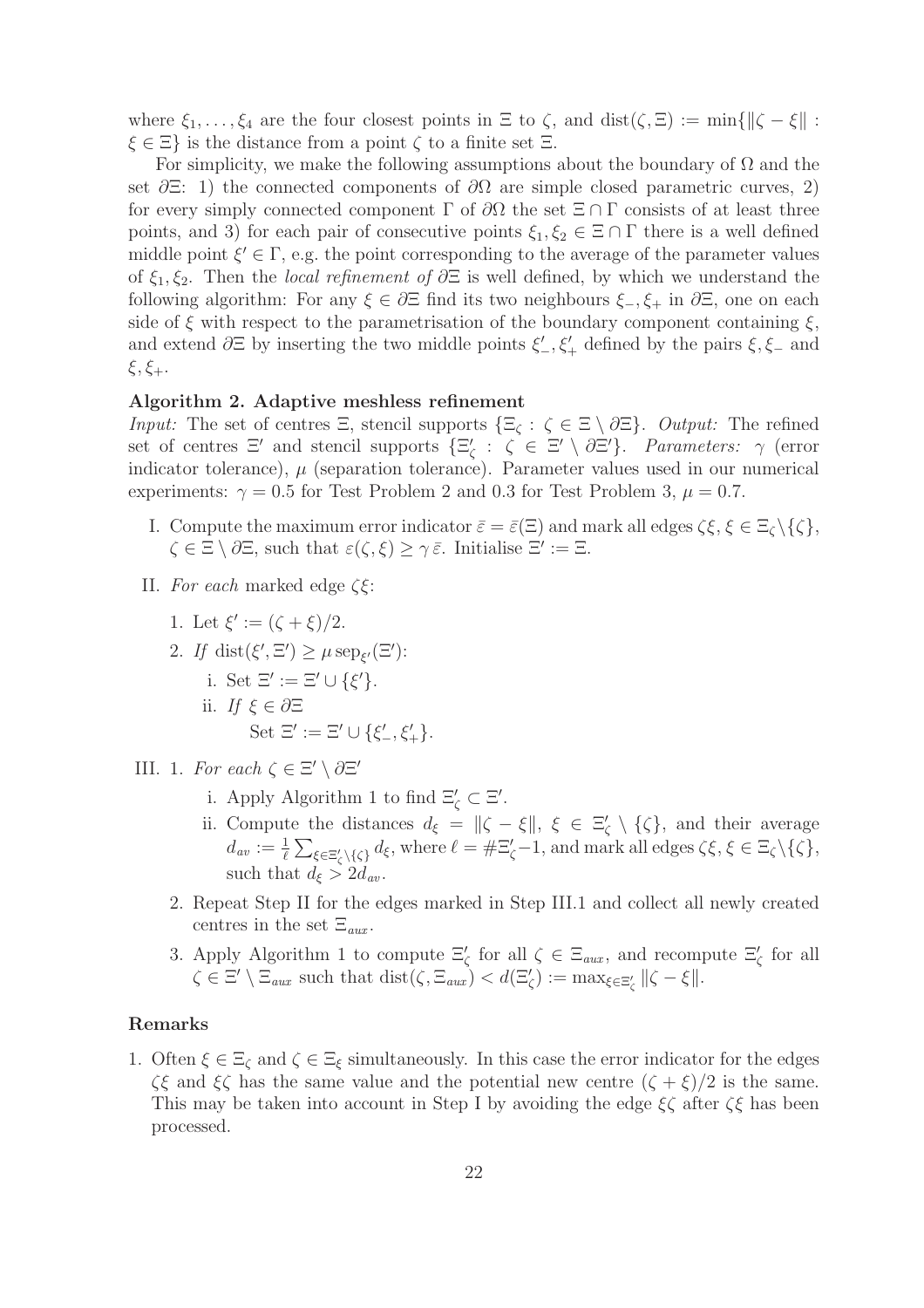- 2. In Step II.2.ii it may happen that  $\xi'$  or  $\xi'$  is already in  $\Xi'$  in case that  $\xi$  or  $\xi$ + belongs to a marked edge, too. To avoid duplication it is sufficient to store the information of which segments of  $\partial\Omega$  have been refined.
- 3. Adjustment of Ξ′ in Step III helps to improve those stencils that become too irregular with respect to the distances to  $\zeta$  after the refinement performed in Step II.
- 4. If Algorithm 2 does not produce any new centres, it is repeated with a reduced separation tolerance  $\mu := 0.9\mu$  until a minimum number of new centres (10 in our tests) is found.

We have tested Algorithm 2 numerically on Test Problem 2 using as the initial set of centres  $\Xi$  the vertices of the triangulation of  $\Omega$  obtained by a call of the PDE Toolbox command initmesh with default parameters. The refinements with  $\gamma = 0.5$ were repeated until a prescribed number of interior centres was generated. Fig. 12 shows typical distributions of the centres obtained in these refinements. Fig. 13 presents the errors of the RBF methods as well as a matrix density curve. The numerical results in Fig. 13 are comparable to those in Fig. 10, even though the performance in the case of FEM generated centres (Fig. 10) seems more convincing for large number of centres. The principal difference is however that the discretisation centres in this section are generated by a purely meshless method.



Figure 12: Typical adaptive meshless discretisations of  $\Omega$  generated by Algorithm 2 for Test Problem 2

Finally, we apply the same method to a different test problem.

Test Problem 3. [3] Dirichlet problem (1) for the Laplace equation  $\Delta u = 0$  in the domain  $\Omega = (0.01, 1.01)^2$  with boundary conditions chosen such that the exact solution is  $u(x, y) = \log(x^2 + y^2)$ .

Numerical results presented in Fig. 14 are obtained by applying Algorithm 2 to Test Problem 3, where we used the tolerance value  $\gamma = 0.3$ . We can see that the RBF errors (except of Hermite stencils with  $\phi_{\rm g}$  and  $\phi_{\rm img}$ ) compare well to the error of the finite element method, sometimes being up to 4 times smaller, whereas the density of the matrix of (2) remains close to the density of the FEM stiffness matrix.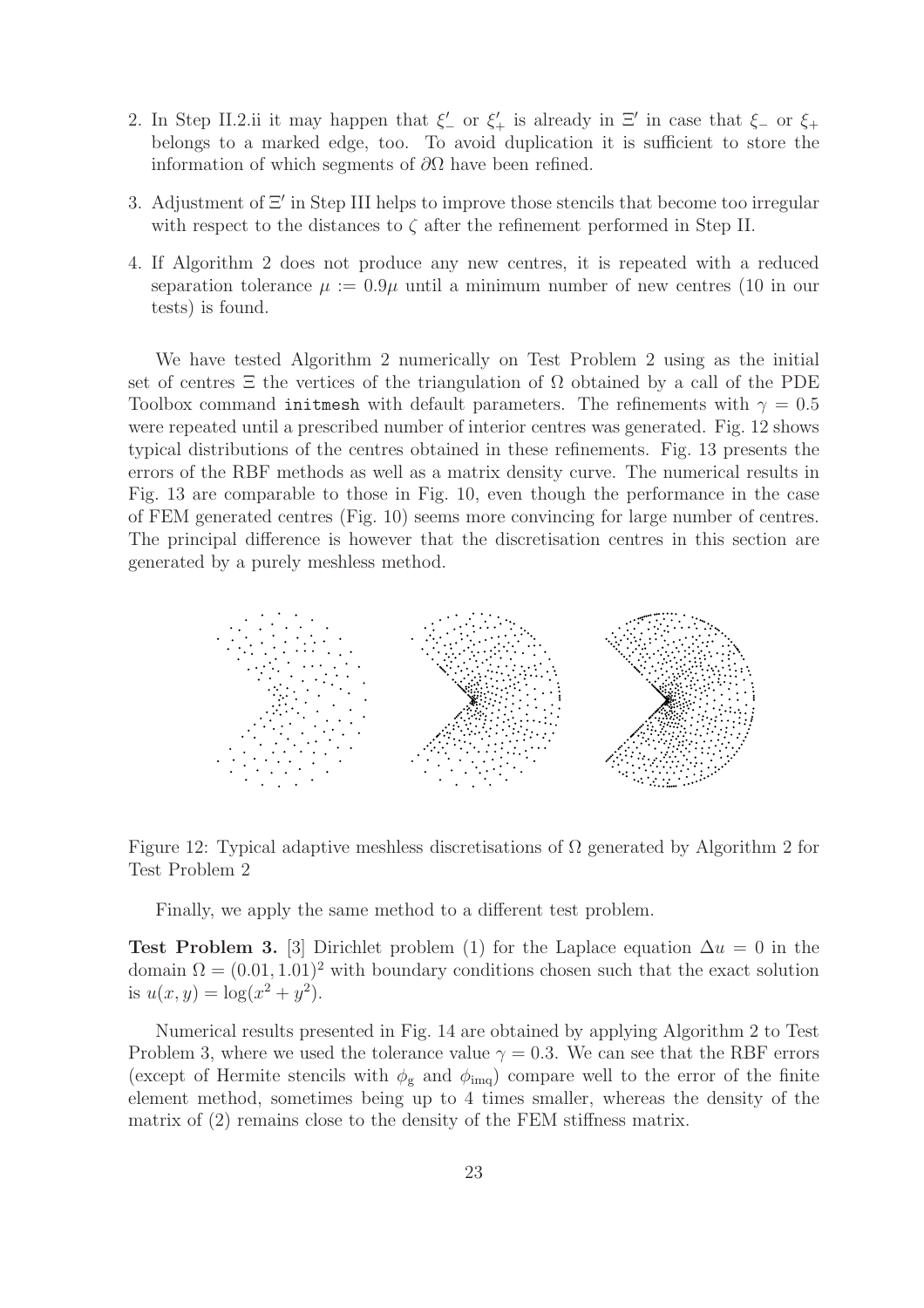

Figure 13: RBF solution on adaptive meshless centres generated according to Algorithms 1 and 2 for Test Problem 2. The first three graphs show the error obtained with three types of RBF stencils, whereas the forth graph presents the density of the sparse matrix of the linear system (2) for both FEM and multipoint Gaussian RBF stencil methods.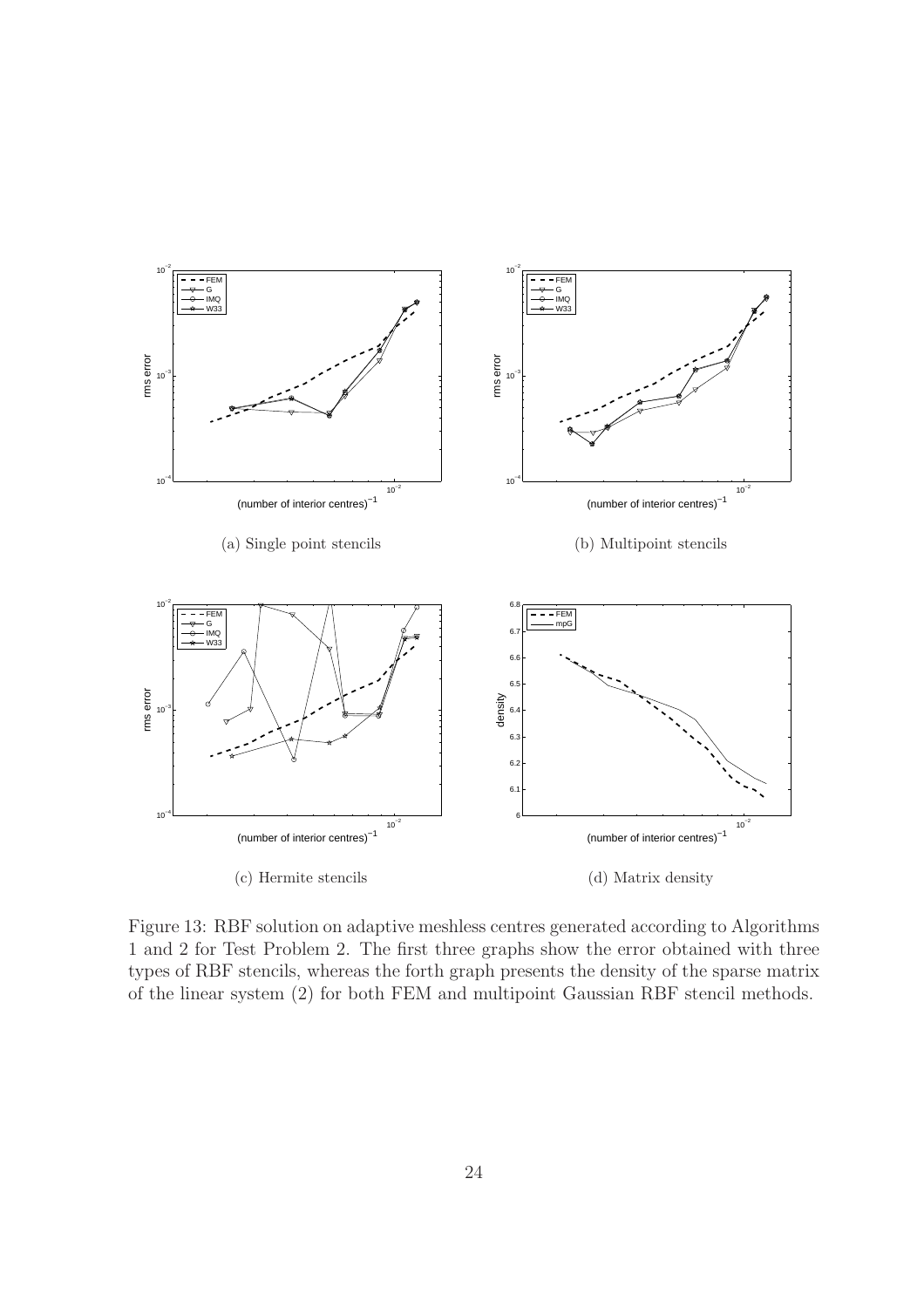

Figure 14: RBF solution on adaptive meshless centres generated according to Algorithms 1 and 2 for Test Problem 3. The first three graphs show the error obtained with three types of RBF stencils, whereas the forth graph presents the density of the sparse matrix of the linear system (2) for both FEM and multipoint Gaussian RBF stencil methods.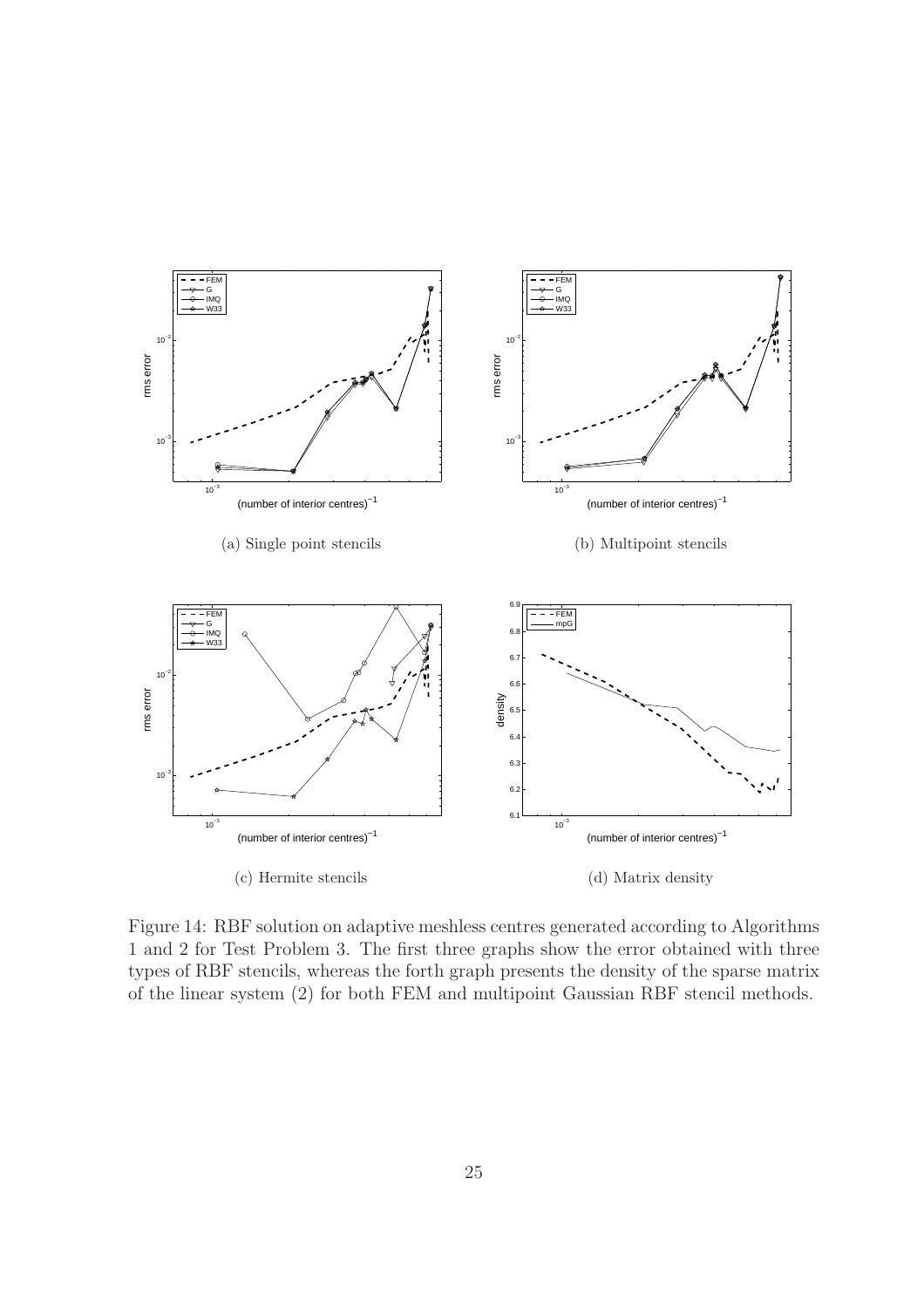# 7 Conclusion and future work

The main outcome of the work presented in this paper is that numerical differentiation stencils arising from RBF interpolation can be used to generate adaptive meshless discretisations of the Poisson equation in 2D capable to compete with the adaptive finite element method by providing solutions of comparable, if not better, accuracy, while maintaining approximately the same density of the linear systems to be solved.

We hope that these results will help to develop effective meshless methods for the more complex problems where mesh generation is challenging. An obvious route of future research is to investigate higher order methods, where larger stencils are selected, and other types of PDE problems. Algorithms 1 and 2 need to be further investigated with a goal to develop them to the point where rigorous statements about the guaranteed quality of the centres and stencils can be made similar to what is known for the adaptive mesh generation methods, where it is known for example that the bisection algorithm on triangular meshes always produces shape regular triangles [31]. The selection of the scaling parameter  $\delta$  needs improvement as our current approach seems to be restricted to relatively coarse discretisations. In particular, the application of Contour-Padé techniques of [44] may lead to a significant improvement of the error of the RBF based meshless methods. Theoretical understanding of these methods, in particular a priori and a posteriori error bounds, is a very interesting topic that requires nontrivial new ideas.

# References

- [1] Partial Differential Equation Toolbox<sup>TM</sup> User's Guide. The MathWorks, Inc, 2009.
- [2] I. Babuska and T. Strouboulis. The Finite Element Method and its Reliability. Oxford University Press, London, 2001.
- [3] J. Benito, F. Ureña, L. Gavete, and R. Alvarez. An h-adaptive method in the generalized finite differences. Comput. Methods Appl. Mech. Eng., 192(5-6):735– 759, 2003.
- [4] J. P. Boyd and L. Wang. Truncated Gaussian RBF differences are always inferior to finite differences of the same stencil width. Commun. Comput. Phys., 5:42–60, 2009.
- [5] M. D. Buhmann. Radial Basis Functions. Cambridge University Press, New York, NY, USA, 2003.
- [6] T. Cecil, J. Qian, and S. Osher. Numerical methods for high dimensional Hamilton-Jacobi equations using radial basis functions. J. Comput. Phys.,  $196(1):327-347$ , 2004.
- [7] O. Davydov. On the approximation power of local least squares polynomials. In J. Levesley, I. J. Anderson, and J. C. Mason, editors, Algorithms for Approximation IV, pages 346–353. University of Huddersfield, UK, 2002.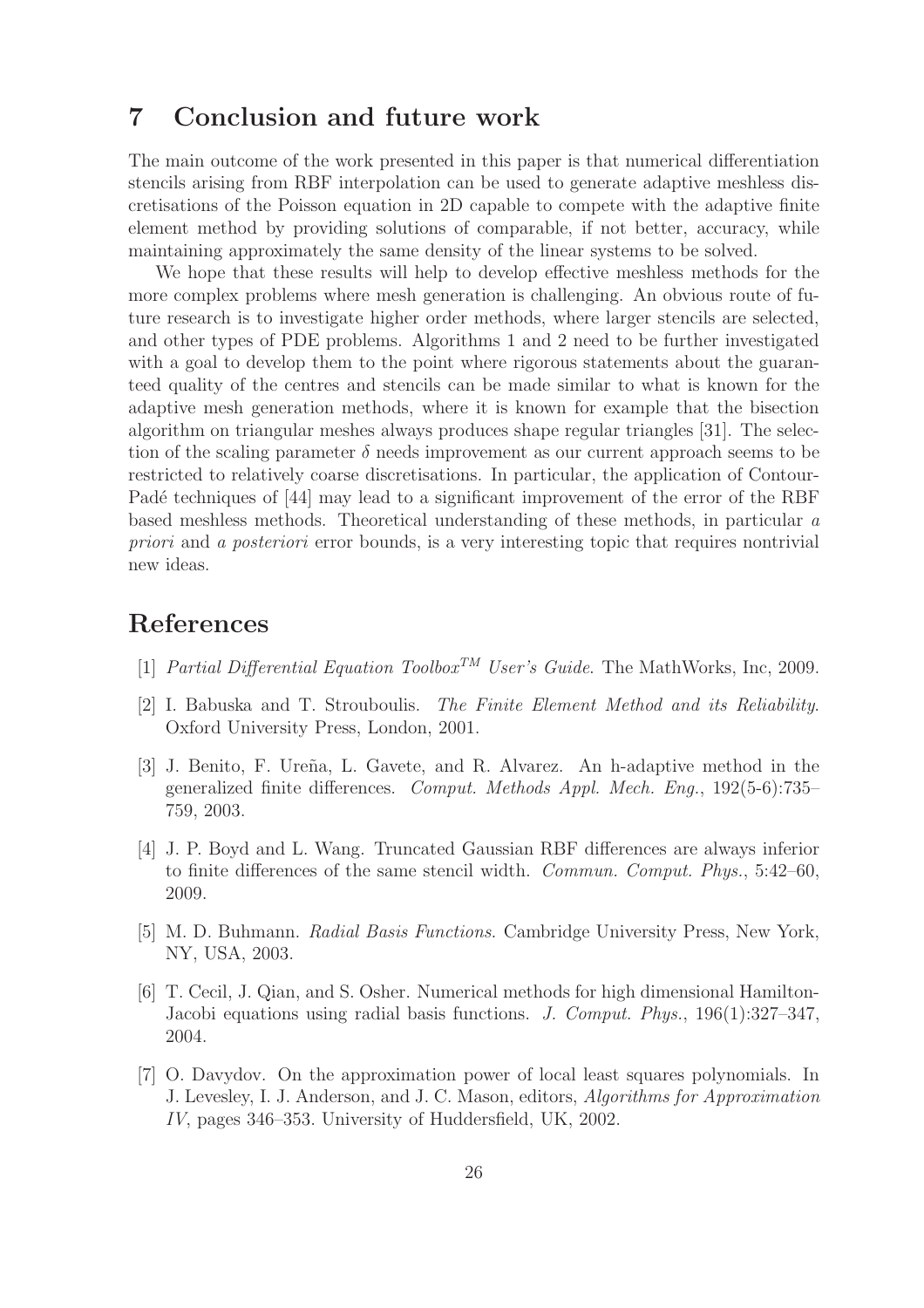- [8] O. Davydov. Error bound for radial basis interpolation in terms of a growth function. In A. Cohen, J.-L. Merrien, and L. L. Schumaker, editors, Curve and Surface Fitting: Avignon 2006, pages 121–130. Nashboro Press, Brentwood, 2007.
- [9] O. Davydov, R. Morandi, and A. Sestini. Local hybrid approximation for scattered data fitting with bivariate splines. Computer Aided Geometric Design, 23(9):703– 721, 2006.
- [10] O. Davydov, A. Sestini, and R. Morandi. Local RBF approximation for scattered data fitting with bivariate splines. In M. G. de Bruin, D. H. Mache, and J.Szabados, editors, Trends and Applications in Constructive Approximation. ISNM Vol.151, pages 91–102. Birkhäuser, 2005.
- [11] O. Davydov and F. Zeilfelder. Scattered data fitting by direct extension of local polynomials to bivariate splines. Adv. Comput. Math., 21(3-4):223–271, 2004.
- [12] H. Ding and C. Shu. A stencil adaptive algorithm for finite difference solution of incompressible viscous flows. J. Comput. Phys., 214(1):397–420, 2006.
- [13] Q. Du, M. Gunzburger, and L.-L. Ju. Meshfree, probabilistic determination of point sets and support regions for meshless computing. Comput. Meths. Appl. Mech. Engrg., 191:1349–1366, 2002.
- [14] C. Duarte and J. Oden. An h-p adaptive method using clouds. Methods Appl. Mech. Eng., 139(1-4):237–262, 1996.
- [15] G. F. Fasshauer. Meshfree Approximation Methods with MATLAB. World Scientific Publishing Co., Inc., River Edge, NJ, USA, 2007.
- [16] M. S. Floater and A. Iske. Multistep scattered data interpolation using compactly supported radial basis functions. J. Comput. Appl. Math., 73(1-2):65–78, 1996.
- [17] S. R. Idelsohn and E. Oñate. To mesh or not to mesh. That is the question... Comput. Meths. Appl. Mech. Engrg., 195:4681–4696, 2006.
- [18] A. Iske and T. Sonar. On the structure of function spaces in optimal recovery of point functionals for ENO-schemes by radial basis functions. Numer. Math., 74(2):177–201, 1996.
- [19] P. S. Jensen. Finite difference techniques for variable grids. Comput. Struct., 2(1- 2):17–29, 1972.
- [20] M. Kamruzzaman, T. Sonar, T. Lutz, and E. Krämer. A new meshless collocation method for partial differential equations. Commun. Numer. Meth. Eng., 24(12):1617–1639, 2008.
- [21] C. K. Lee, X. Liu, and S. C. Fan. Local multiquadric approximation for solving boundary value problems. Comput. Mech., 30(5-6):396–409, 2003.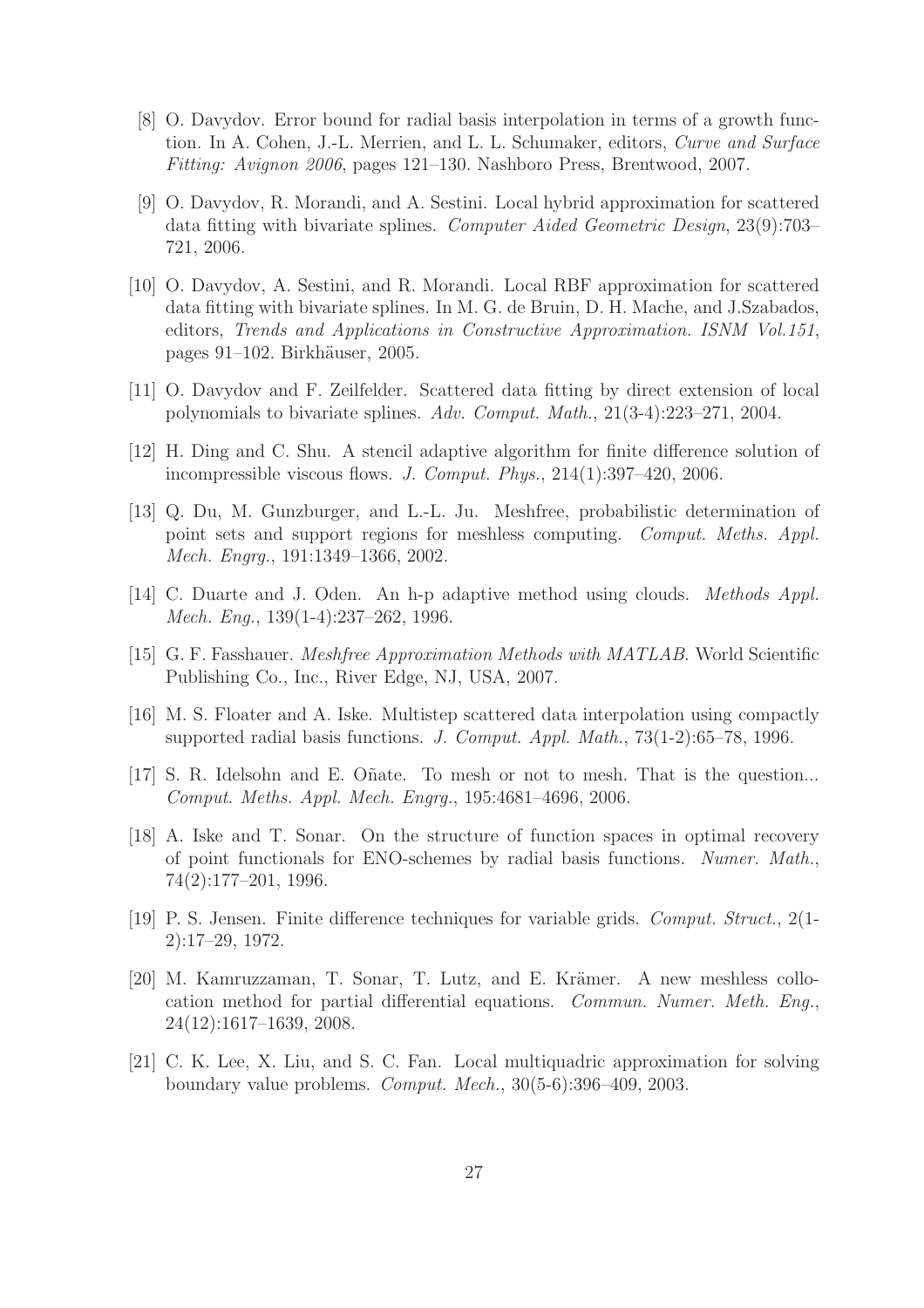- [22] X.-Y. Li, S.-H. Teng, and A. Ungör. Point placement for meshless methods using sphere packing and advancing front methods. In ICES00: International Conference on Computational Engineering Science, Los Angeles, USA, 20–25 August 2000.
- [23] T. Liszka and J. Orkisz. The finite difference method at arbitrary irregular grids and its application in applied mechanics. Comput Struct, 11:83–95, 1980.
- [24] T. J. Liszka, C. A. M. Duarte, and W. W. Tworzydlo. hp-meshless cloud method. Comp. Meth. Appl. Mech. Engrg., 139:263–288, 1996.
- [25] G. R. Liu and Y. T. Gu. A local radial point interpolation method (LR-PIM) for free vibration analyses of 2-D solids. J. Sound Vibr., 246(1):29–46, 2001.
- [26] Y. Liu, Y. C. Hon, and K. M. Liew. A meshfree Hermite-type radial point interpolation method for Kirchhoff plate problems. Int. J. Numer. Meth. Eng., 66:1153–1178, 2006.
- [27] H. Lu and J. Chen. Adaptive Galerkin particle method. Lect. Notes Comput. Sci. Eng., 26:251–267, 2002.
- [28] R. Löhner and E. Oñate. An advancing point grid generation technique. Commun Numer Methods Eng., 14(12):1097–1108, 1998.
- [29] D. F. Martin and K. L. Cartwright. Solving Poisson's equation using adaptive mesh refinement. Technical Report UCB/ERI M96/66, UC Berkeley, 1996.
- [30] J. M. Melenk. On approximation in meshless methods. In J. Blowey and A. Craig, editors, Frontiers in Numerical Analysis Durham 2004, pages 65–141. Springer Verlag, 2005.
- [31] W. F. Mitchell. A comparison of adaptive refinement techniques for elliptic problems. ACM Transactions on Mathematical Software, 15(4):326–347, 1989.
- [32] H. Netuzhylov. A Space-Time Meshfree Collocation Method for Coupled Problems on Irregularly-Shaped Domains. PhD thesis, TU Braunschweig, CSE – Computational Sciences in Engineering, 2008.
- [33] V. P. Nguyen, T. Rabczuk, S. Bordas, and M. Duflot. Meshless methods: A review and computer implementation aspects. Math. Comput. Simul., 79(3):763–813, 2008.
- [34] E. Oñate, S. Idelsohn, O. C. Zienkiewicz, R. L. Taylor, and C. Sacco. A stabilized finite point method for analysis of fluid mechanics problems. Comp. Methods Appl. Mech. Eng., 39:315–346, 1996.
- [35] F. Perazzo, R. Löhner, and L. Perez-Pozo. Adaptive methodology for meshless finite point method. Adv. Eng. Softw., 39(3):156–166, 2008.
- [36] T. Rabczuk and T. Belytschko. Adaptivity for structured meshfree particle methods in 2D and 3D. International Journal for Numerical Methods in Engineering, 63(11):1559–1582, 2005.